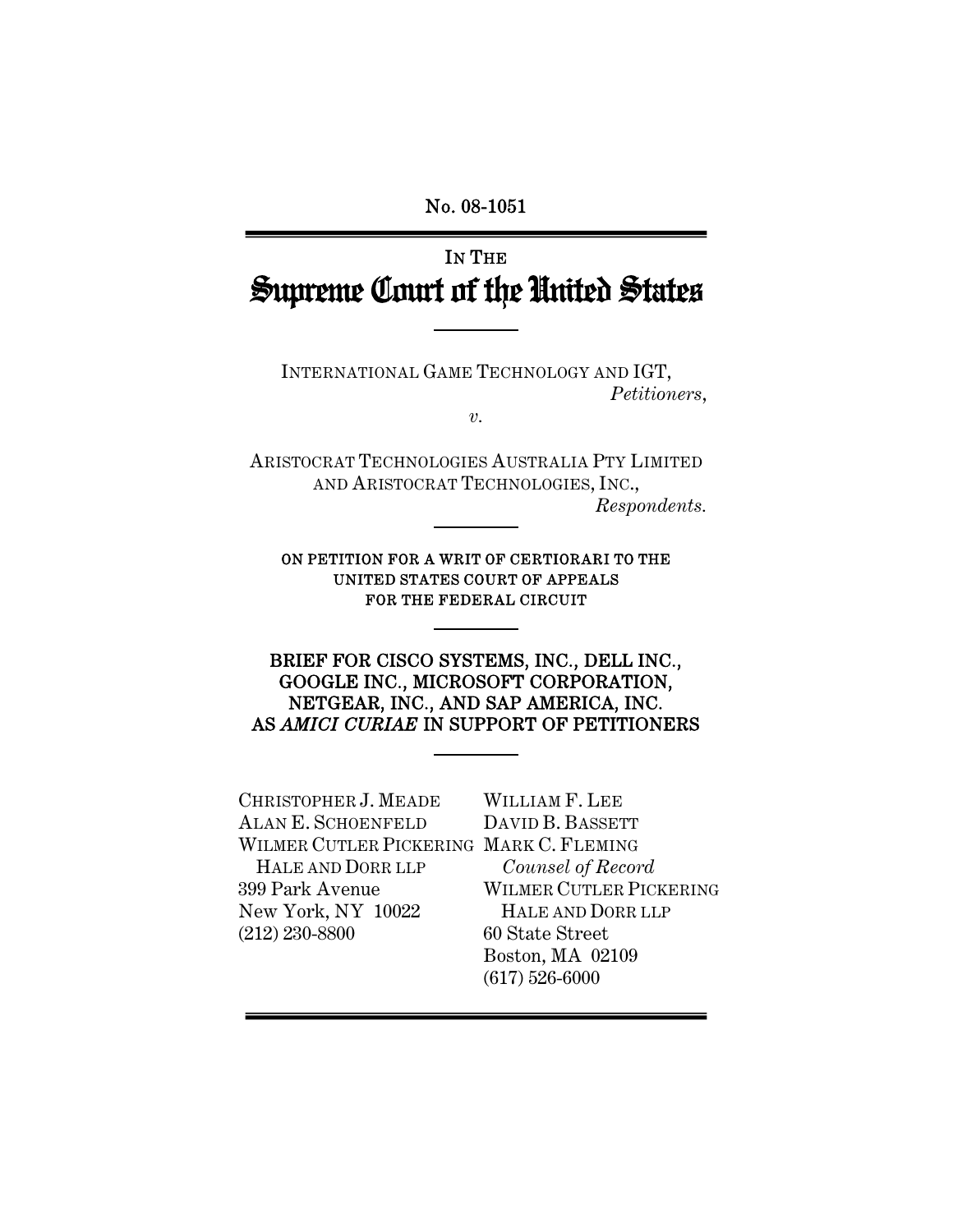## QUESTION PRESENTED

Whether a patent infringement defendant may assert as a defense the fact that the patent resulted from an abandoned application that was not revived according to the requirements prescribed by Congress.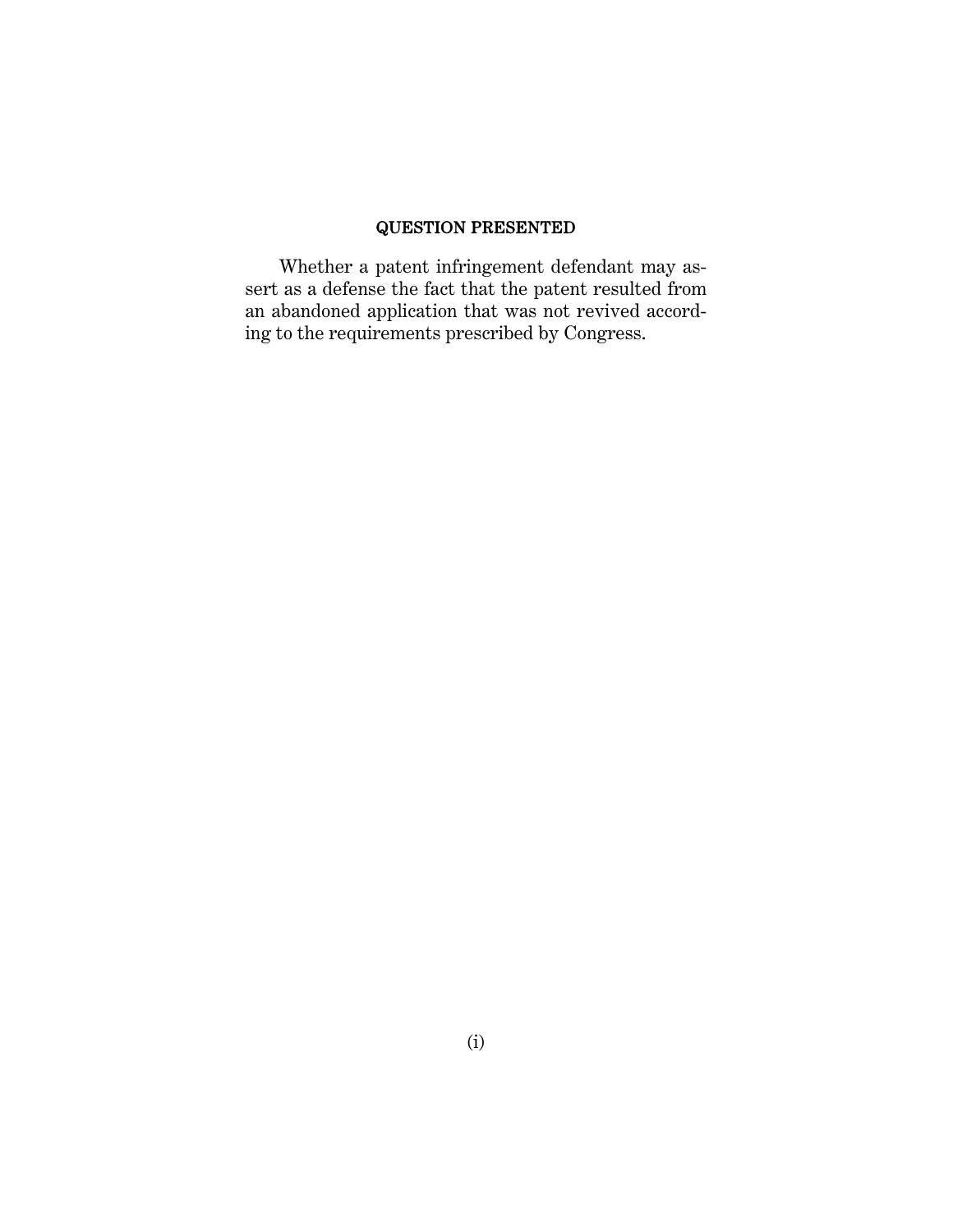# TABLE OF CONTENTS

| Page                                                                                                                                                        |  |  |  |  |
|-------------------------------------------------------------------------------------------------------------------------------------------------------------|--|--|--|--|
|                                                                                                                                                             |  |  |  |  |
|                                                                                                                                                             |  |  |  |  |
| INTEREST OF THE AMICI CURIAE 1                                                                                                                              |  |  |  |  |
|                                                                                                                                                             |  |  |  |  |
|                                                                                                                                                             |  |  |  |  |
| THE FEDERAL CIRCUIT'S DECISION IS<br>I.<br>CONTRARY TO THE PATENT ACT 4                                                                                     |  |  |  |  |
| A. The Federal Circuit Disregarded Con-<br>gress's Requirement Of Diligence In                                                                              |  |  |  |  |
| The Federal Circuit's Statement That<br>B.<br>Applicants Lacked Any Incentive To<br>Violate The Abandonment And Re-<br>vival Provisions Was Both Inapposite |  |  |  |  |
| The Federal Circuit should not ex-<br>1.<br>cuse statutory violations based<br>only on its own inability to "dis-<br>cern" an "incentive" for noncompli-    |  |  |  |  |
| Applicants have substantial incen-<br>2.<br>tives to manipulate the system 14                                                                               |  |  |  |  |
| II. THIS CASE IS OF SIGNIFICANT NATIONAL                                                                                                                    |  |  |  |  |
|                                                                                                                                                             |  |  |  |  |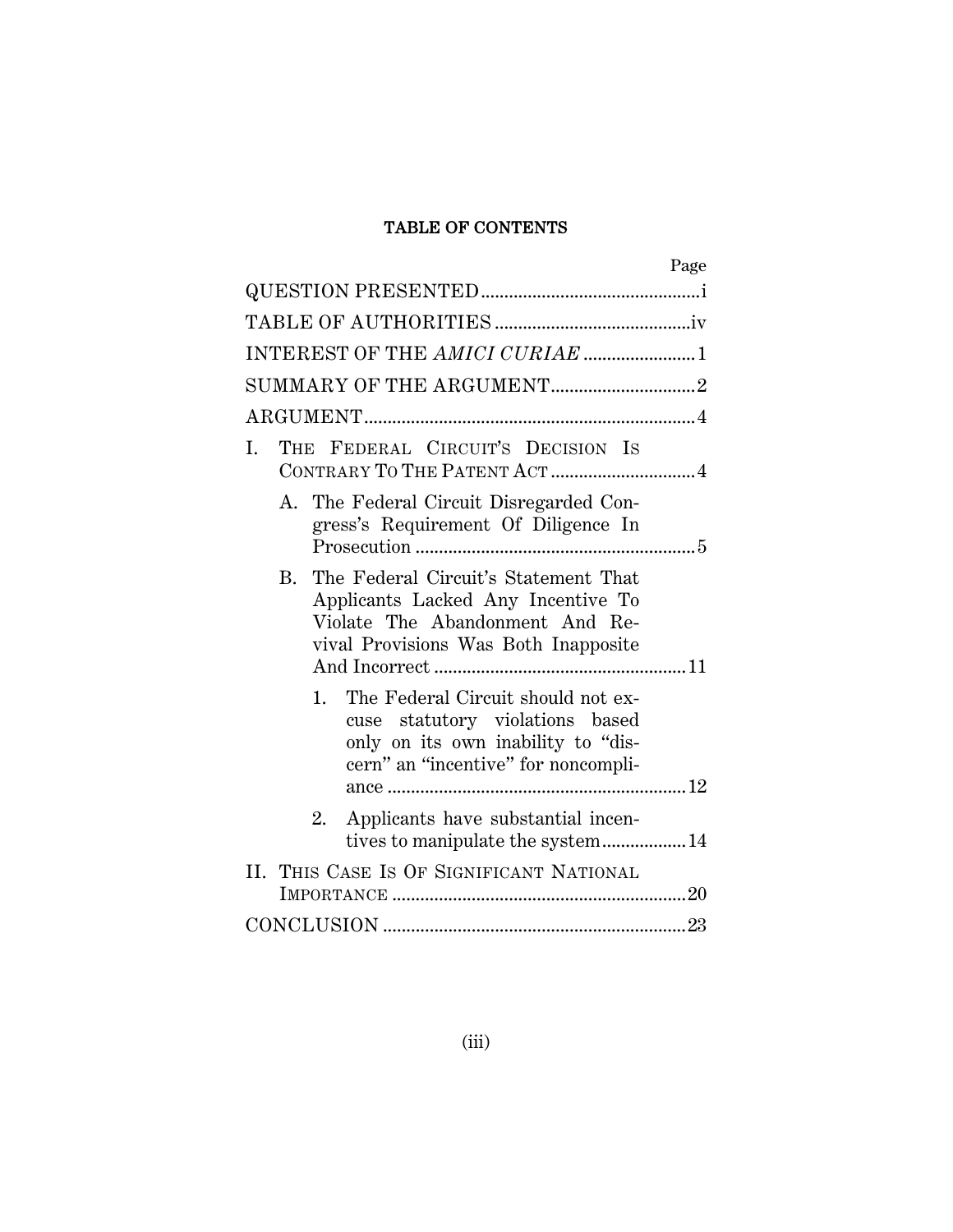# TABLE OF AUTHORITIES

## CASES

| auer |  |
|------|--|
|      |  |
|      |  |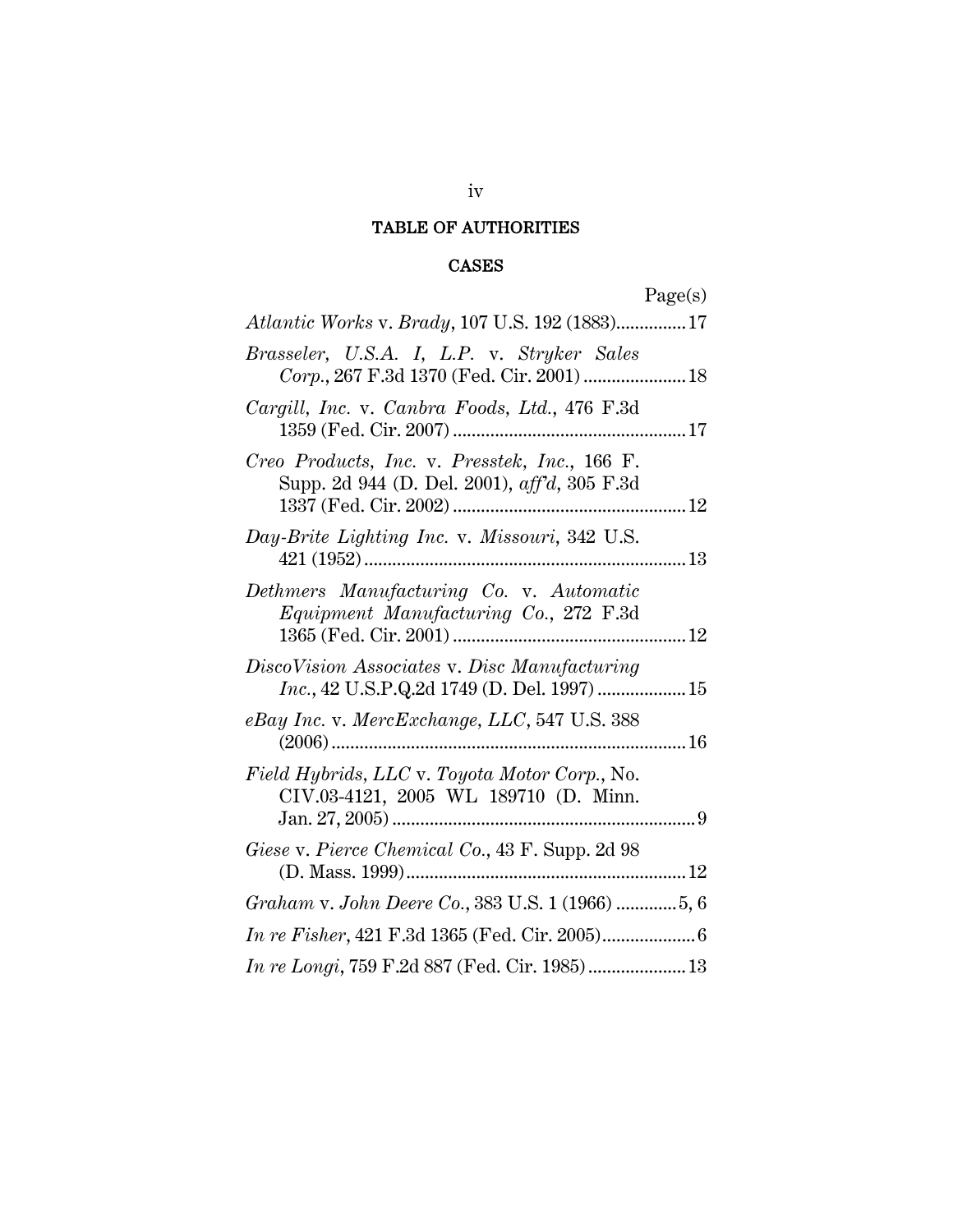# TABLE OF AUTHORITIES—Continued

| In re Metoprolol Succinate Patent Litigation,                                           |
|-----------------------------------------------------------------------------------------|
| Lawman Armor Corp. v. Simon, No. 04-CV-<br>72260, 2005 WL 1176973 (E.D. Mich. Mar.      |
|                                                                                         |
| McClurg v. Kingsland, 42 U.S. (1 How.) 202                                              |
| Monroe v. Standard Oil Co., 452 U.S. 549<br>20                                          |
| New York University v. Autodesk, Inc., 466 F.                                           |
| Nupla Corp. v. IXL Manufacturing Co., 114                                               |
| Overland Motor Co. v. Packard Motor Car Co.,                                            |
|                                                                                         |
| Pfizer, Inc. v. Teva Pharmaceuticals USA,<br>$Inc., 518 F.3d$ 1353 (Fed. Cir. 2008)  13 |
| Pratt & Whitney Co. v. United States, 345 F.2d                                          |
| Quantum Corp. v. Rodime, PLC, 65 F.3d 1577                                              |
| Slimfold Manufacturing Co. v. Kinkead In-<br>dustries, Inc., 932 F.2d 1453 (Fed. Cir.   |

v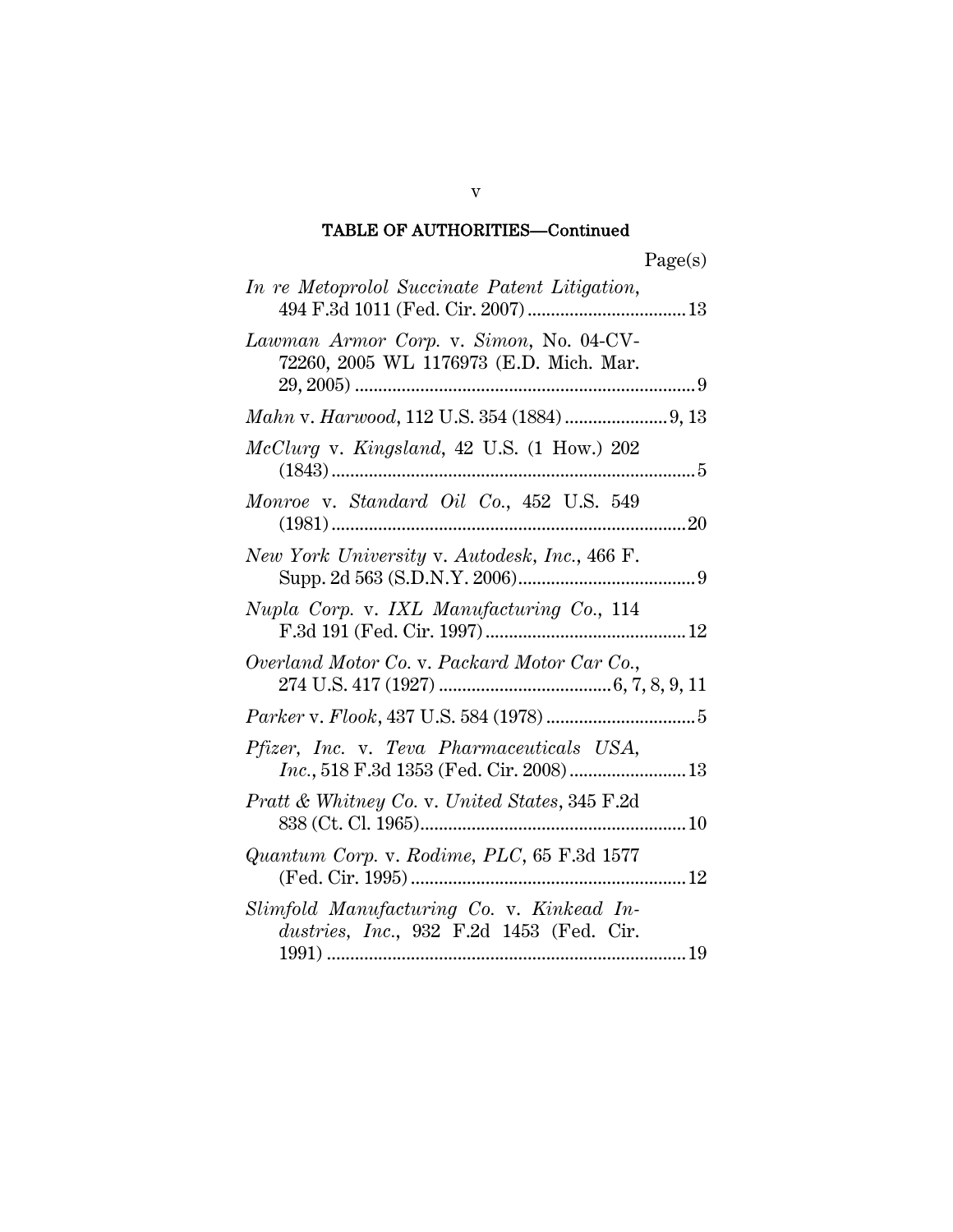#### TABLE OF AUTHORITIES—Continued

| Sony Corp. of America v. Universal City Stu-                                           |
|----------------------------------------------------------------------------------------|
| Symbol Technologies, Inc. v. Lemelson Medi-<br>cal, Educational & Research Foundation, |
| Thermalloy, Inc. v. Aavid Engineering, Inc.,                                           |
| United States v. American Bell Telephone Co.,                                          |
| United States ex rel. Bernardin v. Duell, 172                                          |
| Warner-Jenkinson Co. v. Hilton Davis Chemi-                                            |
| Webster Electric Co. v. Splitdorf Electrical Co.,                                      |
| <i>Woodbridge v. United States, 263 U.S. 50 (1923)9, 11</i>                            |
| Woodbury Patent Planing-Machine Co. v.                                                 |

#### STATUTES AND REGULATIONS

# 35 U.S.C. §§ 101 *et seq.* .................................................................2 § 111..............................................................................21 § 122..............................................................................21 § 133........................................................................3, 6, 7 § 282........................................................................12, 20 § 305..............................................................................12 § 371........................................................................3, 6, 7 Patent Act of 1870, 16 Stat. 198.........................................6

vi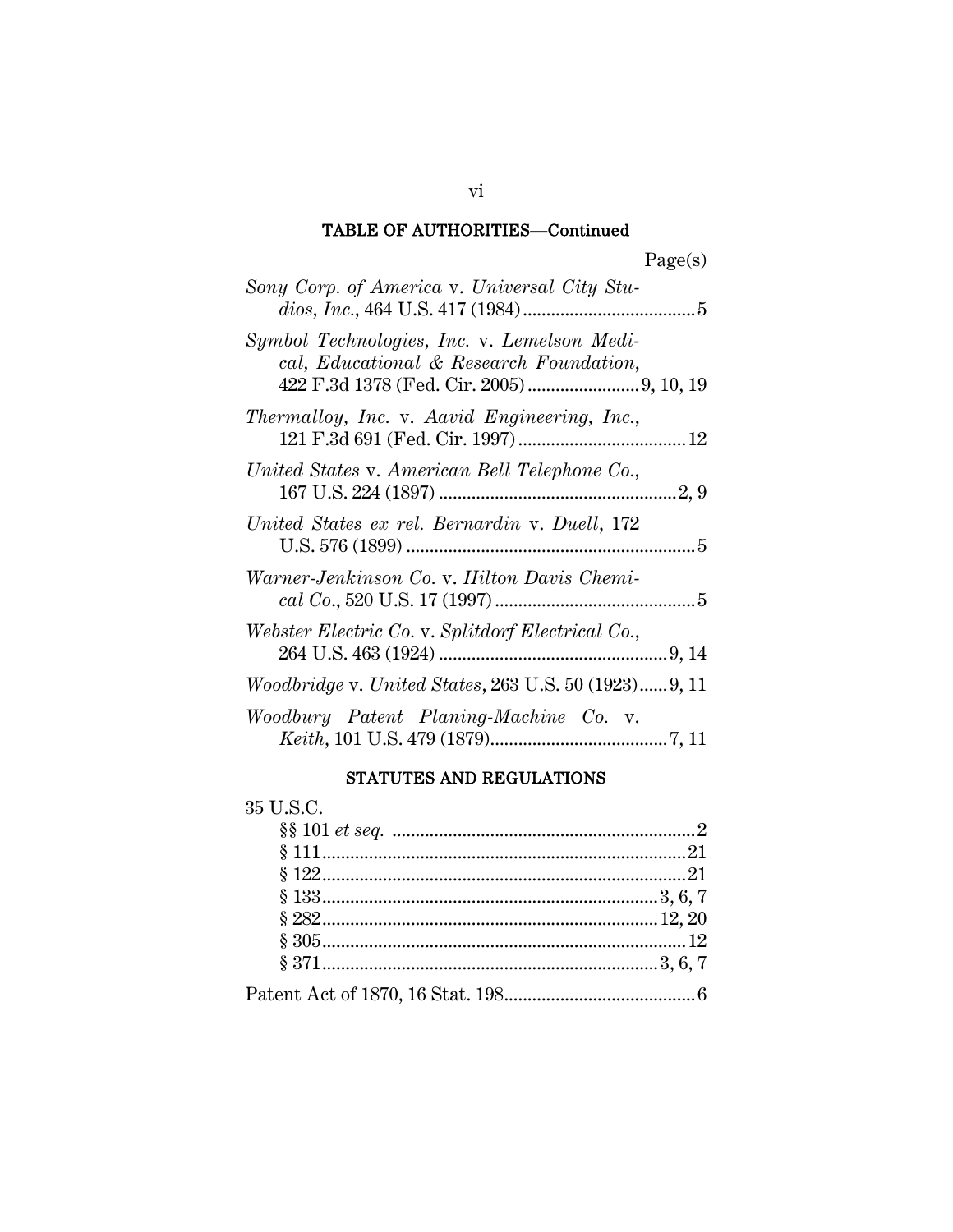# TABLE OF AUTHORITIES—Continued

| agets |
|-------|
|-------|

37 C.F.R. § 1.175 ................................................................12

## LEGISLATIVE MATERIALS

|  |  | 143 Cong. Rec. H1629 (daily ed. Apr. 17, 1997) 15  |  |
|--|--|----------------------------------------------------|--|
|  |  | 144 Cong. Rec. S8377 (daily ed. July 16, 1998)  15 |  |

#### OTHER AUTHORITIES

| Bessen, James & Michael J. Meurer, Patent                                                                                                |
|------------------------------------------------------------------------------------------------------------------------------------------|
| Federal Trade Commission, To Promote Inno-<br>vation: The Proper Balance of Competition                                                  |
| http://des.uspto.gov/Foia/DispatchABServlet?c<br>$ourtID = 2\% 7EU.S.+ Court+ of+Appeals+ for$<br>+the+Federal+Circuit&fiscalYear=&caseN |
| Lemley, Mark A., An Empirical Study of the<br>Twenty-Year Patent Term, 22 AIPLA Q.J.                                                     |
| Long, Clarisa, <i>Information Costs in Patent</i><br>and Copyright, 90 Va. L. Rev. 465 (2004) 17, 19                                     |
| Miller, Samuel C., III, Undue Delay in the<br>Prosecution of Patent Applications, 74 J.<br>Pat. & Trademark Off. Soc'y 729 (1992) 16     |
| U.S. Patent & Trademark Office, Manual of<br><i>Patent Examining Procedure</i> (2008)10, 18                                              |

vii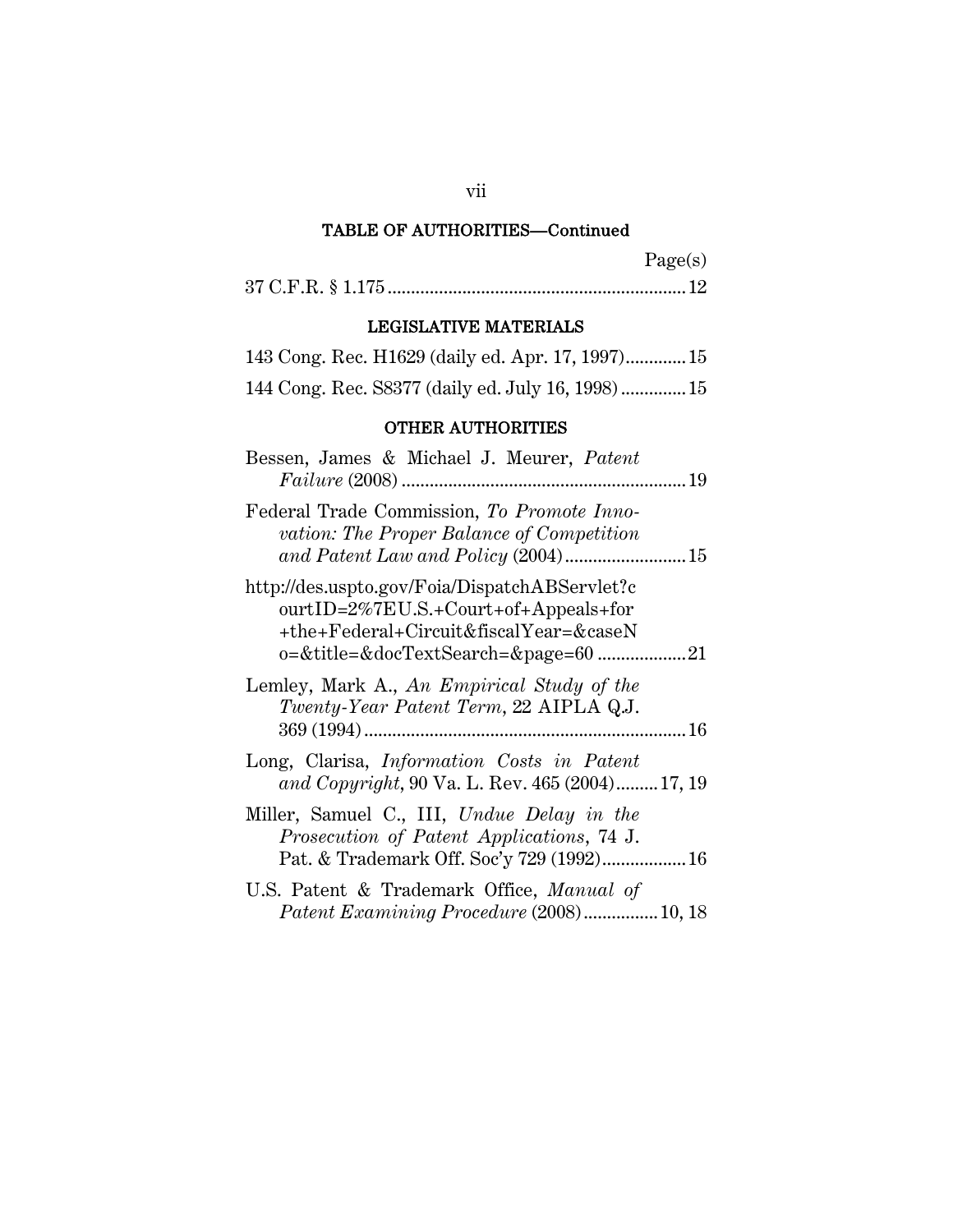# IN THE Supreme Court of the United States

## NO. 08-1051

INTERNATIONAL GAME TECHNOLOGY AND IGT, *Petitioners*,

*v.* 

ARISTOCRAT TECHNOLOGIES AUSTRALIA PTY LIMITED AND ARISTOCRAT TECHNOLOGIES, INC., *Respondents.* 

## ON PETITION FOR A WRIT OF CERTIORARI TO THE UNITED STATES COURT OF APPEALS FOR THE FEDERAL CIRCUIT

1

## BRIEF FOR CISCO SYSTEMS, INC., DELL INC., GOOGLE INC., MICROSOFT CORPORATION, NETGEAR, INC., AND SAP AMERICA, INC. AS *AMICI CURIAE* IN SUPPORT OF PETITIONERS

## INTEREST OF THE *AMICI CURIAE*<sup>1</sup>

*Amici* are leading businesses in the information technology, software, networking, computer, and Internet industries. *Amici* hold thousands of patents that have been prosecuted in compliance with the Pat-

<sup>1</sup> <sup>1</sup> No counsel for any party authored this brief in whole or in part, and no persons or entities, other than *amici*, their members, or their counsel, made a monetary contribution to the preparation or submission of this brief. Counsel of record for each party received timely notice of intent to file this brief. Letters from the parties consenting to the filing of this brief are on file with the Clerk.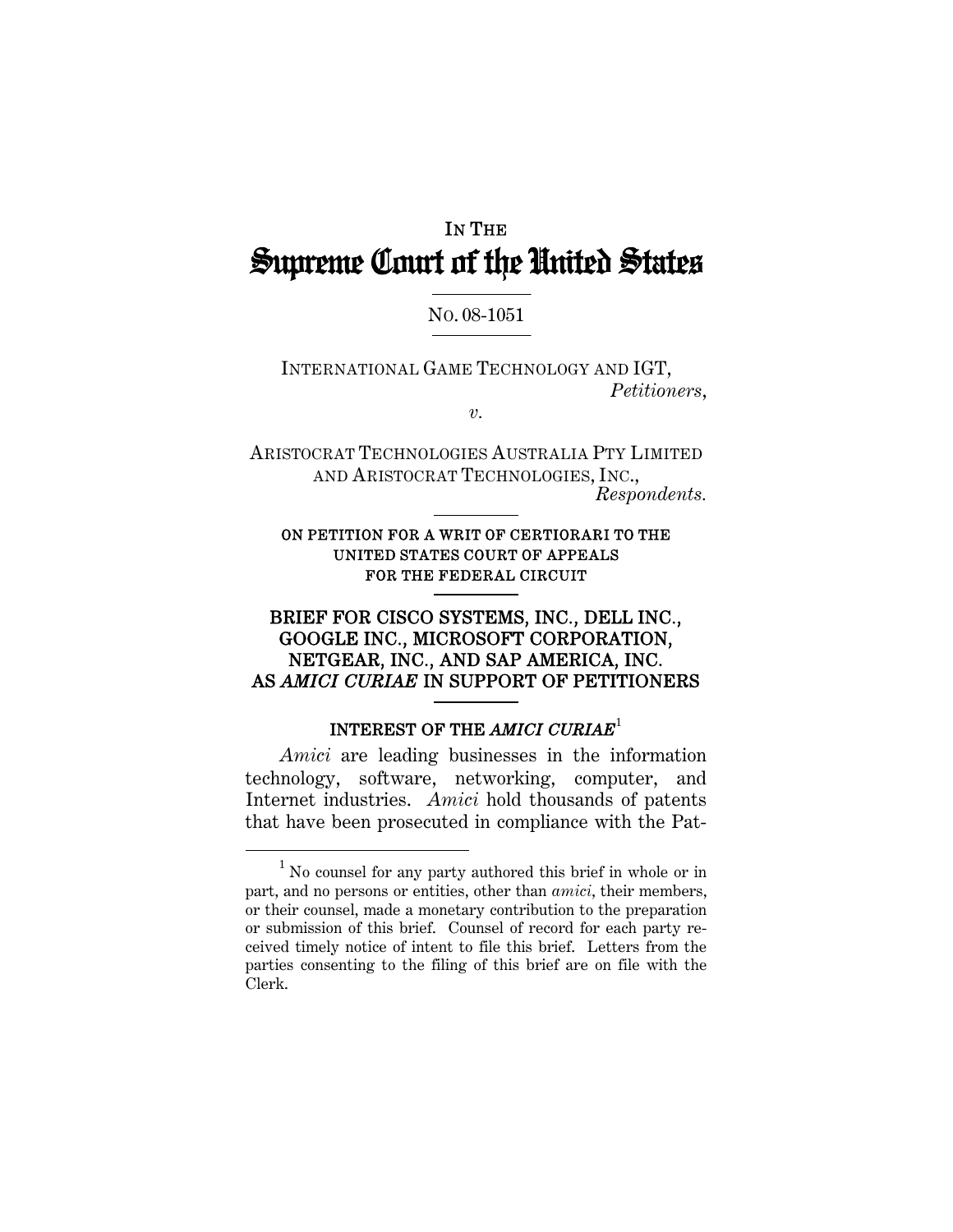ent Act, 35 U.S.C. §§ 101 *et seq. Amici* are also frequent targets of infringement lawsuits based on patents of questionable validity, including patents resulting from applications that were abandoned and later "revived." *Amici* have a strong interest in ensuring that patent monopolies are not extended beyond the limits that Congress has prescribed and that abandoned applications are not used to stifle legitimate competition and innovation.

*Amici* support the arguments made in the petition for certiorari. In this brief, *amici* present additional reasons why the Federal Circuit's decision conflicts with the plain language of the Patent Act, the decisions of this Court, and the salutary purposes of the patent system.

#### SUMMARY OF THE ARGUMENT

Congress's authority to impose limits on patent rights is unquestioned, and "[n]o court can disregard any statutory provisions in respect to [patent] matters on the ground that in its judgment they are unwise or prejudicial to the interests of the public." *United States* v. *American Bell Tel. Co.*, 167 U.S. 224, 247 (1897). The Constitution grants Congress plenary power over matters of patent law. In light of this express authority and of Congress's superior ability to make patent policy in response to changing industrial circumstances, the federal courts must adhere to Congress's policy judgments as implemented in the patent law. In this case, the Federal Circuit disregarded Congress's limitations on the patent monopoly instead of applying them. If left unchecked, that decision will exacerbate the already serious problem of costly infringement litigation against U.S. industry based on patents that should never have issued.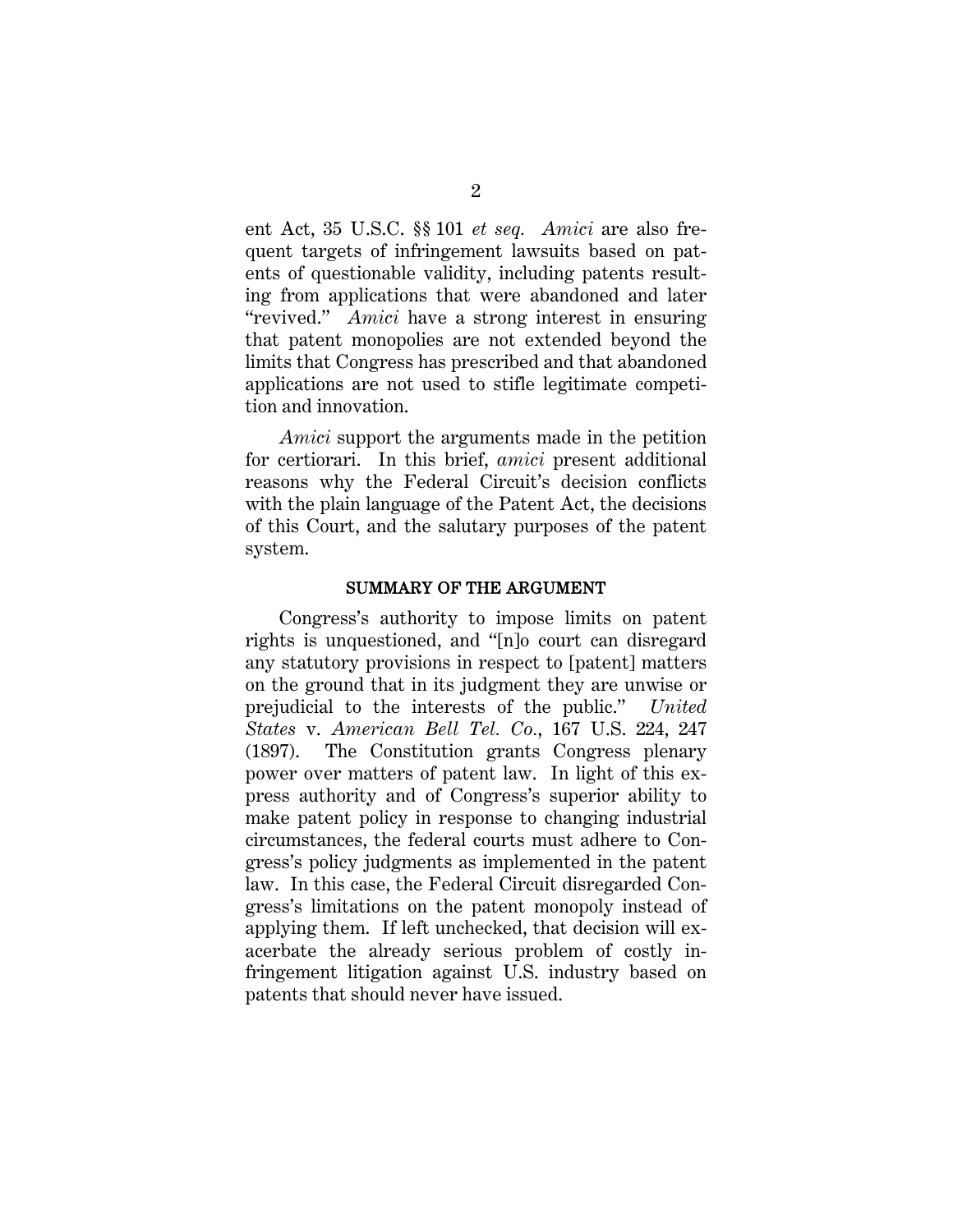Congress has long required patent applicants to prosecute their applications diligently. That requirement is implemented through statutory deadlines that, if not met, lead to abandonment of the application, which cannot be cured except (as relevant here) if the applicant proves that the delay was "unavoidable." 35 U.S.C. §§ 133, 371(d). Here, the district court found that Respondents abandoned their application and failed to meet the statutory standard for revival. The Federal Circuit overlooked those violations because, it held, an infringement defendant cannot challenge the patent-in-suit due to abandonment and improper revival.

The Federal Circuit's decision dismissed Congress's deadlines as "minor" and "procedural." Pet. App. 11a. But as this Court has held, prosecution deadlines and revival standards reflect Congress's judgment regarding the level of diligence required of parties who pursue a patent monopoly. The Federal Circuit's decision improperly expands that monopoly.

The decision also untenably exalts *judicial* assessments over *Congress's* determination of what constitutes undue delay in patent prosecution. The judicial doctrine of "prosecution laches" allows invalidation of a patent-in-suit if the court believes that the applicant engaged in an unreasonable delay. There is no reason to forbid a similar defense where Congress, rather than a court, has determined that the applicant's delay was unreasonable and unjustifiable.

The Federal Circuit based its decision on the assertion that it could "discern" no "legitimate incentive" for an applicant to seek unlawful revival of an abandoned application. Pet. App. 13a. But the court's inability to "discern" incentives is no basis for second-guessing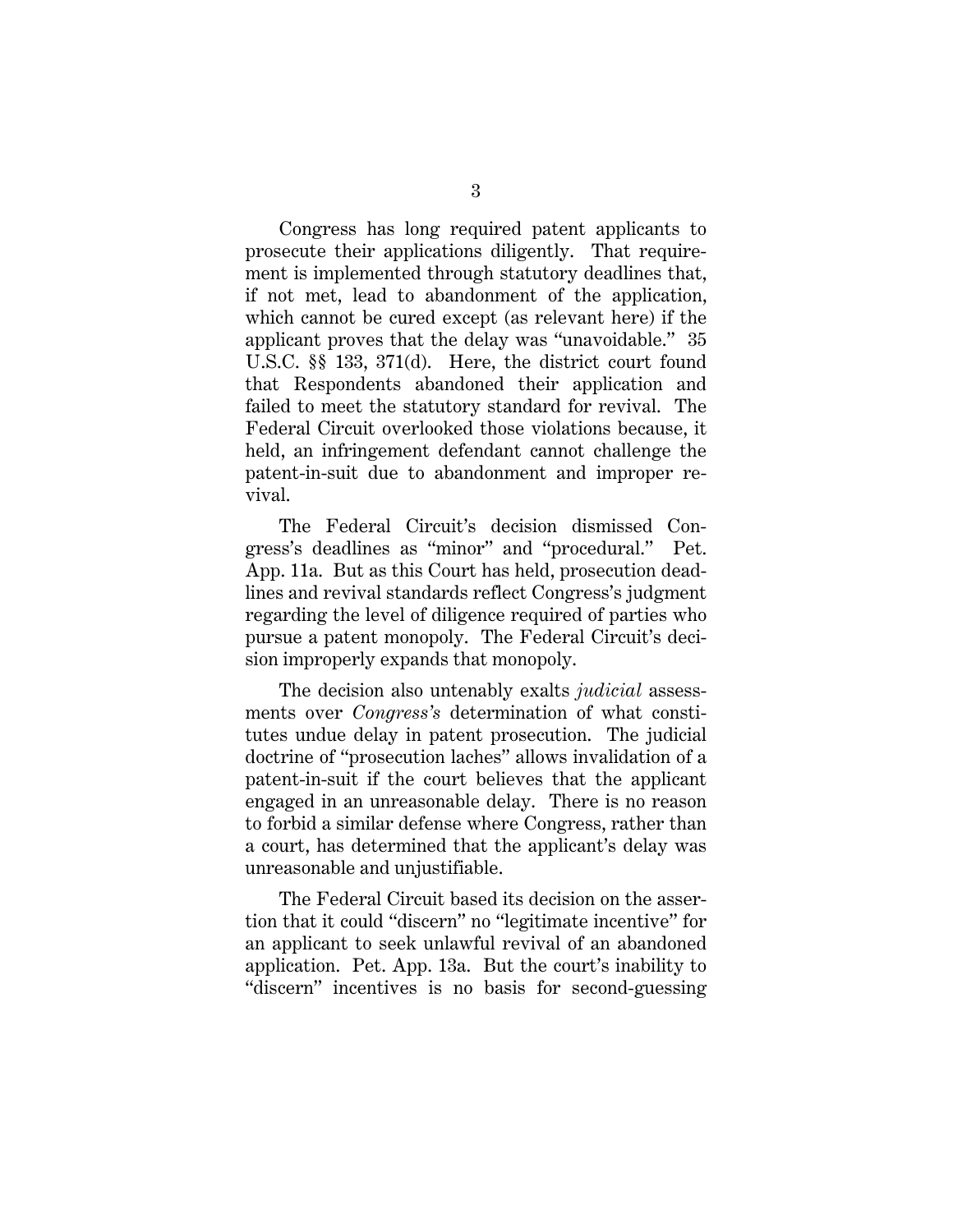Congress's judgment. The court ignored significant *illegitimate* incentives for a party to abandon an application and then, to further its financial interests, reviving it by circumventing the requirements of the Act and using the resulting patent to sue industries that have matured since the original application was abandoned. The Federal Circuit's decision will encourage applicants to manipulate the system and will deprive infringement defendants of a necessary defense against improperly issued patents, thereby hampering innovation and competition.

Hundreds of patents issue each year from abandoned applications that are later revived under a standard that, as the district court held, violates the Patent Act. The Federal Circuit's decision condones such violations by placing them beyond correction. The decision may also imperil other infringement defenses for which the Federal Circuit might not "discern" sufficient policy justification. The Court should grant certiorari and reverse the judgment below.

#### ARGUMENT

## I. THE FEDERAL CIRCUIT'S DECISION IS CONTRARY TO THE PATENT ACT

Innovative technology companies too often face infringement suits based on patents that, under the plain language of the Patent Act, should never have issued. The Federal Circuit's ruling allows such lawsuits to proceed, to the significant detriment of progress and innovation and contrary to Congress's express limitations on the patent monopoly. The Court should grant certiorari and reaffirm that Congress's policy judgments, as reflected in the statutory abandonment and revival provisions, are to be given effect, not disregarded by courts.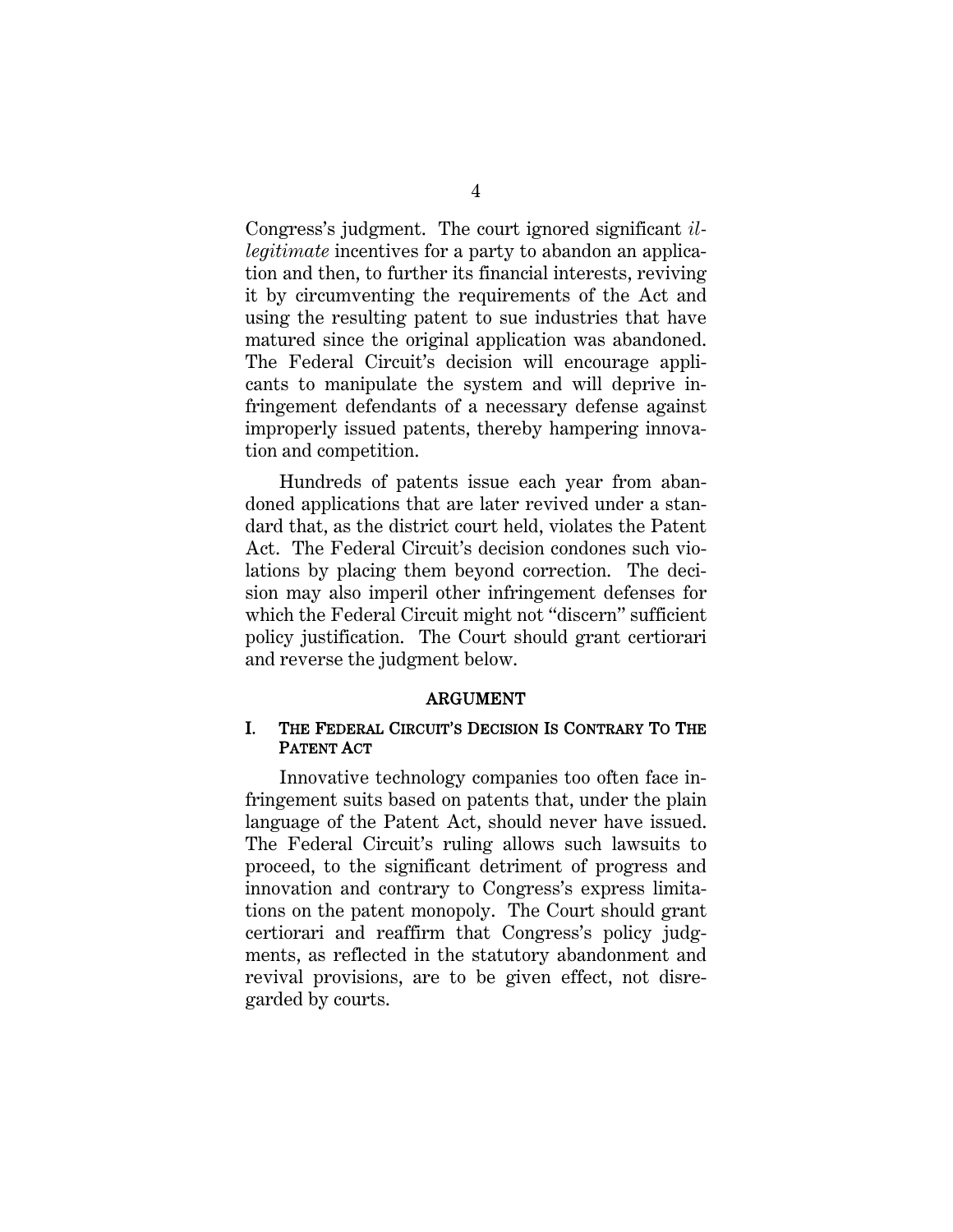#### A. The Federal Circuit Disregarded Congress's Requirement Of Diligence In Prosecution

Where Congress has spoken on matters of patent law, courts must implement Congress's policy judgment, not their own. The power of Congress to legislate in patent matters is limited only by the terms of the Constitution. *McClurg* v. *Kingsland*, 42 U.S. (1 How.) 202, 206 (1843). "Within the limits of the constitutional grant, the Congress may, of course, implement the stated purpose of the Framers by selecting the policy which in its judgment best effectuates the constitutional aim." *Graham* v. *John Deere Co.*, 383 U.S. 1, 6 (1966).

In making patent policy, "[C]ongress may provide such instrumentalities in respect of securing to inventors the exclusive right to their discoveries as in its judgment will be best calculated to effect that object." *United States ex rel. Bernardin* v. *Duell*, 172 U.S. 576, 583 (1899). As this Court has repeatedly acknowledged, Congress is best situated to effect the "difficult balance between the interests of authors and inventors in the control and exploitation of their writings and discoveries on the one hand, and society's competing interest in the free flow of ideas, information, and commerce on the other hand." *Sony Corp. of Am.* v. *Universal City Studios, Inc.,* 464 U.S. 417, 429 (1984); *see also Parker* v. *Flook*, 437 U.S. 584, 595 (1978) ("Difficult questions of policy concerning the kinds of programs that may be appropriate for patent protection and the form and duration of such protection can be answered by Congress on the basis of current empirical data not equally available to this tribunal."). Accordingly, this Court has held, "policy arguments" in the area of patent law are "best addressed to Congress, not this Court." *Warner-Jenkinson Co.* v. *Hilton Davis*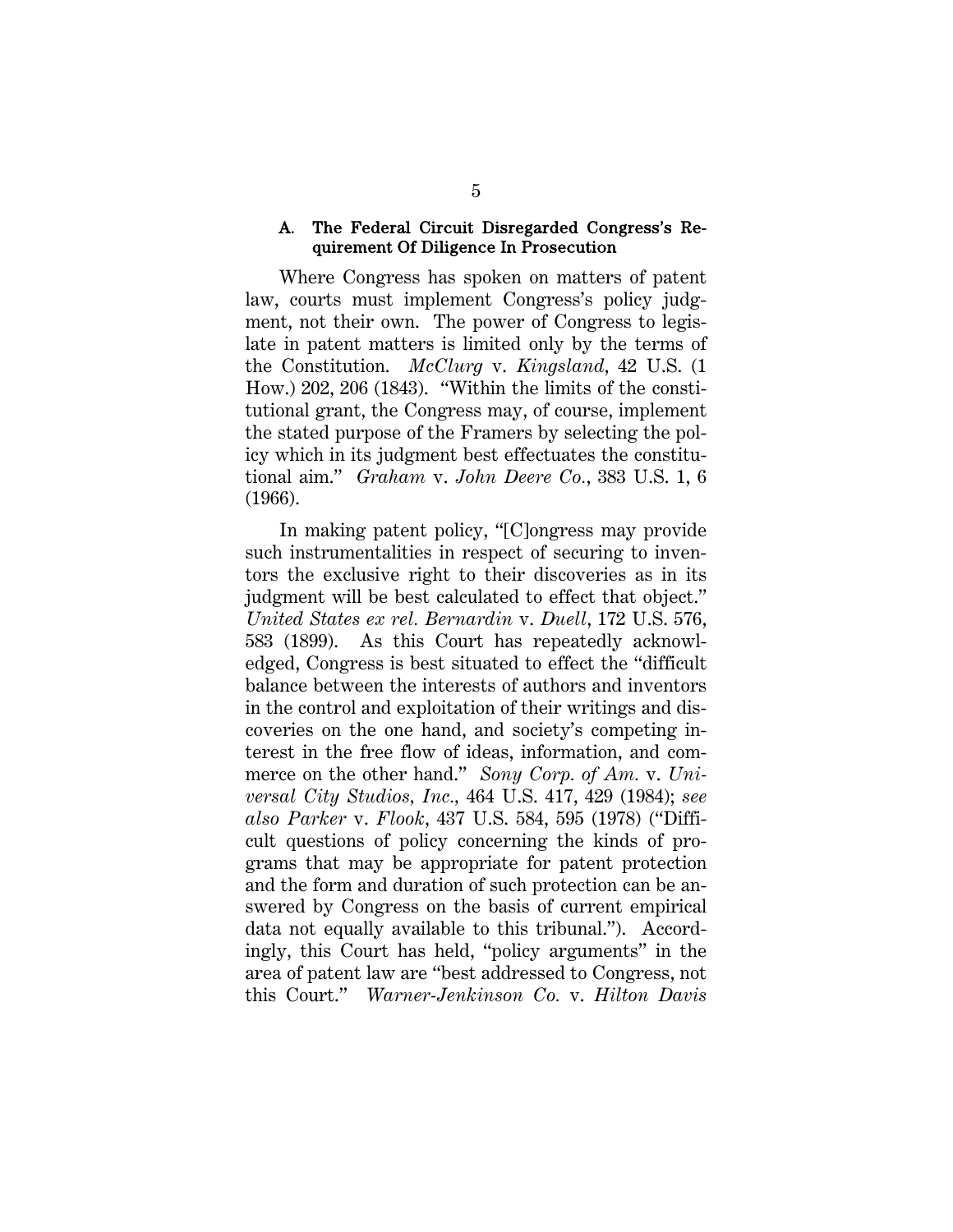*Chemical Co*., 520 U.S. 17, 28 (1997); *see also In re Fisher*, 421 F.3d 1365, 1378 (Fed. Cir. 2005) (dismissing arguments as "public policy considerations which are more appropriately directed to Congress as the legislative branch of government"). The courts' role is limited to "giv[ing] effect to the constitutional standard by appropriate application, in each case, of the statutory scheme of the Congress." *Graham*, 383 U.S. at 6.

The Federal Circuit disregarded Congress's command, made plain in 35 U.S.C. §§ 133 and 371(d), that parties seeking to obtain a patent exercise diligence in prosecuting applications. The Federal Circuit held that applicants who clearly—and even deliberately abandoned their applications, yet later procured their revival in violation of the statute, not only would obtain patents but would have their violations overlooked in later infringement litigation. The Federal Circuit's decision improperly expands the patent monopoly.

Congress has long required an applicant to meet specific deadlines in order to earn a patent. In 1870, Congress provided that, if an applicant failed to prosecute its application within two years of any Patent Office action, the application "shall be regarded as abandoned … unless shown to the satisfaction of the commissioner that such delay was unavoidable." Patent Act of 1870, § 32, 16 Stat. 198, 202. Congress reduced the response period to one year in 1897 and to six months in 1927. *See Overland Motor Co.* v. *Packard Motor Car Co.*, 274 U.S. 417, 422-423 (1927) (discussing the Act's history).

The modern Act retains this requirement: an applicant must "prosecute the application within six months after any action therein," or else the application will be "regarded as abandoned … unless it be shown to the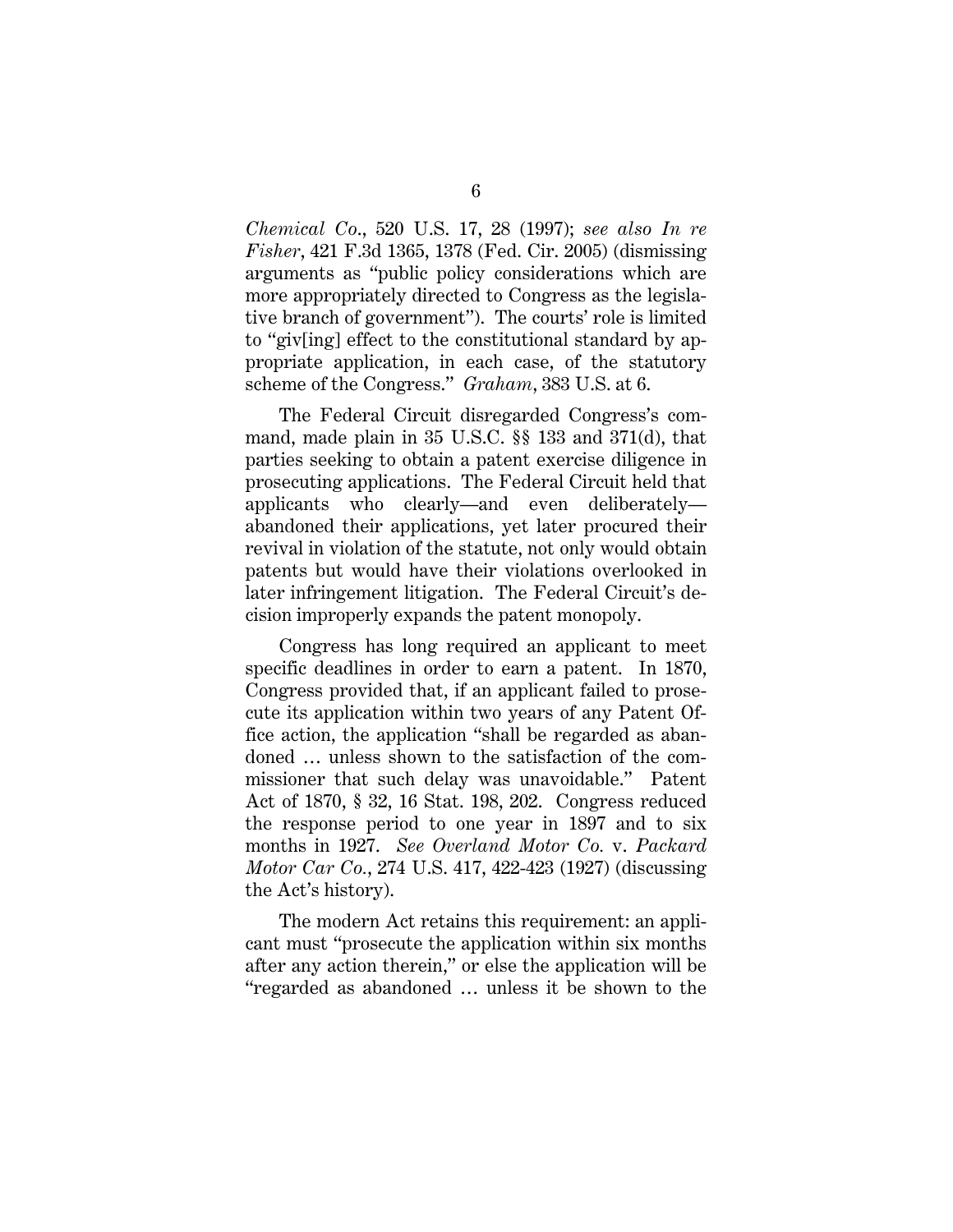satisfaction of the Director that such delay was unavoidable." 35 U.S.C. § 133. Congress adopted a similar provision—also applicable here—for applications pursuant to the Patent Cooperation Treaty, requiring that certain steps (including payment of a "national stage fee") be taken "by the date of commencement of the national stage" and that failure to comply "shall be regarded as abandonment of the application … unless it be shown to the satisfaction of the Director that such delay was unavoidable." *Id.* § 371(d).

As this Court has observed, Congress's determination that applications not prosecuted within specified time periods are deemed abandoned, as well as the limited situations in which abandoned applications may be revived, "show[] the intention of Congress to require diligence in prosecuting the claims to an exclusive [patent] right." *Woodbury Patent Planing-Mach. Co.* v. *Keith*, 101 U.S. 479, 485 (1879). Section 133 and related sections fix "the measure of reasonable promptness" in patent prosecution. *Overland Motor*, 274 U.S. at 424. An applicant must accordingly be "vigilant and active in complying with the statutory conditions." *Woodbury*, 101 U.S. at 485.

In this infringement action, the district court held that Respondents failed to comply with the deadlines in Sections 133 and 371(d). Pet. App. 49a-54a. Although the Patent and Trademark Office (PTO) purported to "revive" the application, the district court held that the revival violated the Patent Act, because the PTO had not required Respondents to show that their delay was "unavoidable"; instead, the PTO allowed revival based merely on Respondents' declaration that the delay was "unintentional." *Id.* at 54a (citing 35 U.S.C. §§ 133, 371(d)). The Federal Circuit did not disturb the district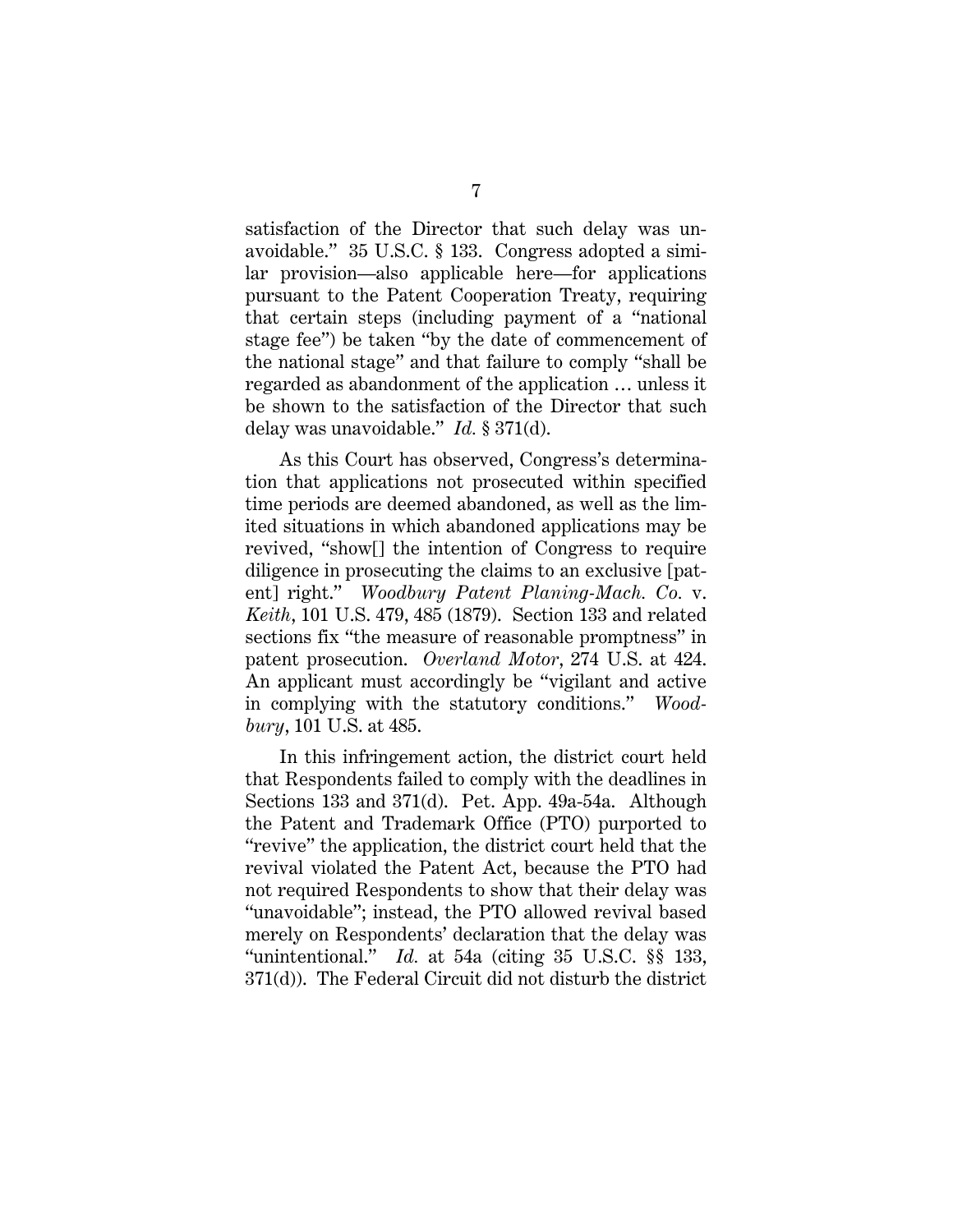court's conclusion that the PTO's revival of the application was an abuse of discretion.<sup>2</sup>

Instead, the Federal Circuit held that, even assuming that the application was abandoned and not lawfully revivable, Respondents' failure to comply with Sections 133 and 371(d) was of no consequence because "improper revival may not be asserted as a defense in an action involving the validity or infringement of a patent." Pet. App. 10a. In so ruling, the Federal Circuit referenced the risk that "any prosecution irregularity or procedural lapse, however minor," could become a basis for an invalidity argument. *Id.* at 11a.

The Federal Circuit erred in its apparent belief that Congress's deadlines for patent prosecution and standards for revival are "minor" issues that courts may freely disregard. Whether characterized as "procedural" or not, Sections 133 and 371(d) implement Congress's judgment as to what "measure of reasonable promptness" is required of parties who pursue a patent monopoly. *Overland Motor*, 274 U.S. at 424. As this Court has stated, that subject matter is "entirely within the control of Congress" (*id.* at 423), and "[n]o court can disregard any statutory provisions in respect to these matters on the ground that in its judgment they are unwise or prejudicial to the interests of the

<sup>2</sup>  $^{2}$  Because the Federal Circuit did not address the PTO's decision to revive the patent application even though the delay was not shown to be "unavoidable," *amici* do not address the issue. We note, however, that the district court's conclusion that the PTO abused its discretion in applying an "unintentional" standard for revival is consistent with both the plain language of Sections 133 and 371(d) and Congress's decision to leave the "unavoidable" standard unchanged since 1870. *See* Pet. App. 32a-41a.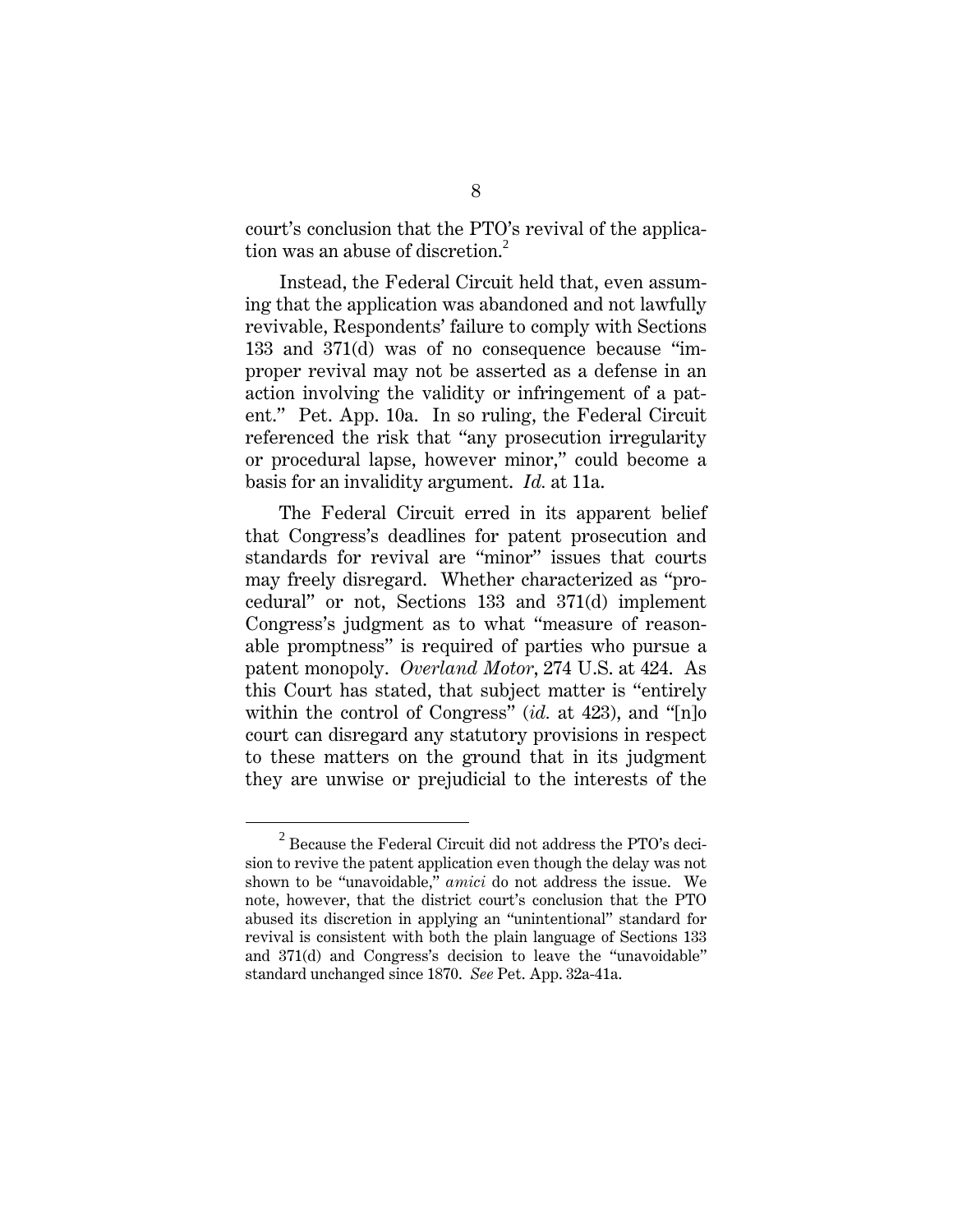public" (*United States* v. *American Bell Telephone Co.*, 167 U.S. 224, 247 (1897)). At least four district courts have recognized that an infringement defendant may assert abandonment and improper revival as a defense. $3$ 

The Federal Circuit's decision produces the untenable result that a defendant may rely on a *court's*  judgment that an applicant's delay in prosecution was excessive, but not on *Congress's* judgment as expressed in the statute. Both this Court and the Federal Circuit have recognized that an infringement defendant may assert that the patent-in-suit is unenforceable because the applicant inexcusably delayed in prosecution, even if the applicant *complied* with all statutory requirements. This defense, known as "prosecution laches," is directed to "an abuse of statutory provisions that results, as a matter of equity, in 'an unreasonable and unexplained delay in prosecution.'" Pet. App. 10a-11a n. 4 (quoting *Symbol Techs., Inc.* v. *Lemelson Med., Educ. & Research Found.*, 422 F.3d 1378, 1385 (Fed. Cir.  $2005$ )).<sup>4</sup>

<sup>3</sup>  *See* Pet. App. 54a; *New York Univ.* v. *Autodesk, Inc.*, 466 F. Supp. 2d 563, 565 (S.D.N.Y. 2006); *Lawman Armor Corp.* v. *Simon*, No. 04-CV-72260, 2005 WL 1176973, at \*6 (E.D. Mich. Mar. 29, 2005); *Field Hybrids, LLC* v. *Toyota Motor Corp.*, No. CIV. 03- 4121, 2005 WL 189710, at \*5 (D. Minn. Jan. 27, 2005).

<sup>4</sup> *See also Overland Motor*, 274 U.S. at 424 (recognizing defense of "abandonment by laches" in an infringement case); *Webster Elec. Co.* v. *Splitdorf Elec. Co.*, 264 U.S. 463, 465 (1924) (holding a patent invalid because of "unreasonable delay and neglect on the part of the applicant and his assignee"); *Woodbridge* v. *United States*, 263 U.S. 50, 55 (1923) (affirming judgment that applicant "forfeited or abandoned his right to a patent by his delay and laches."); *Mahn* v. *Harwood*, 112 U.S. 354, 362 (1884) (where the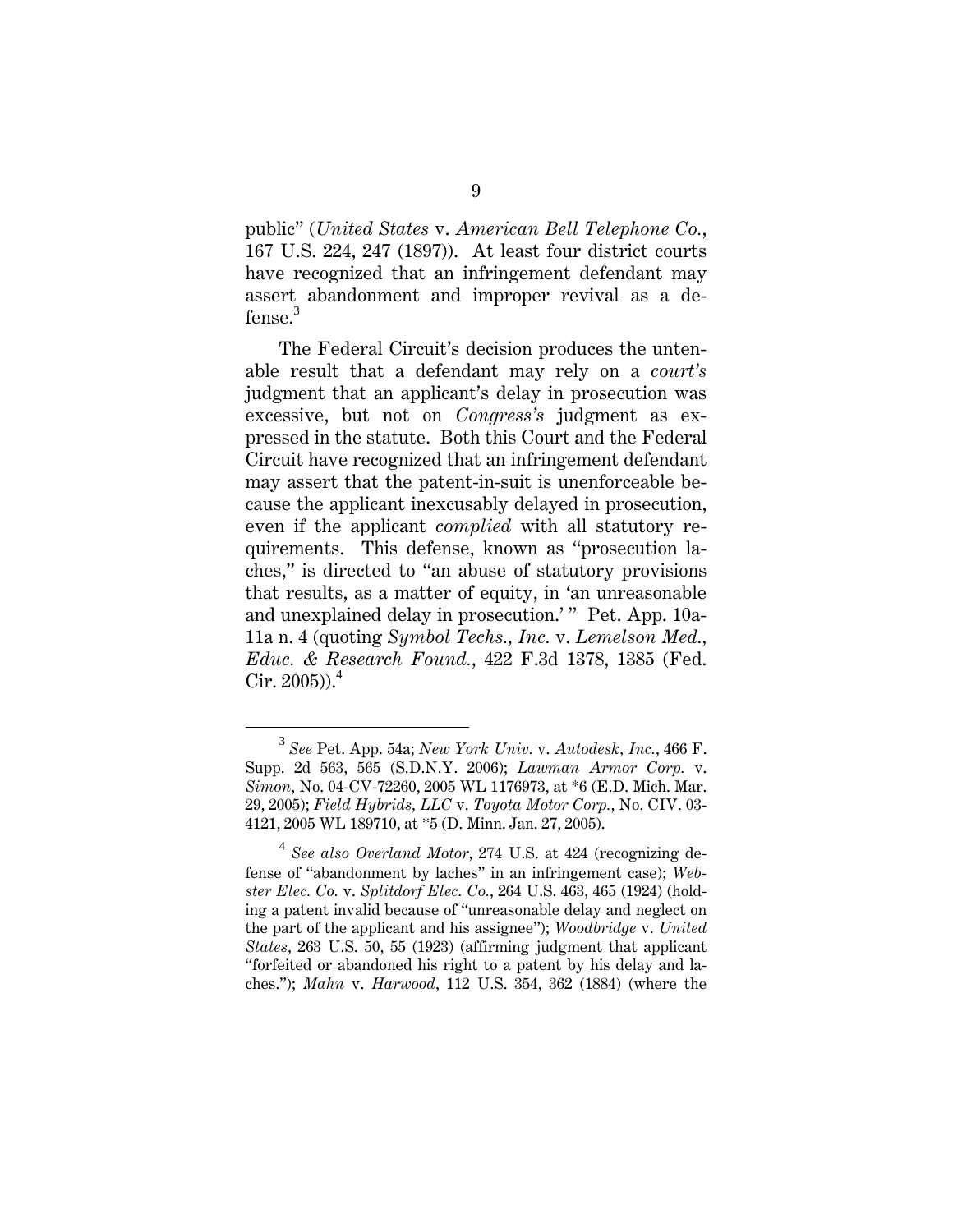There is no basis for recognizing a laches defense based on judicial notions of "unreasonable and unexplained delay" in prosecution, yet barring a defense based on statutory provisions directed to the same concern. Such a situation would promote judicial determinations of unreasonable delay over Congress's own. *A fortiori*, a party must be able to assert noncompliance with the abandonment and revival statutes as a defense in an infringement suit.

The Federal Circuit's decision is particularly problematic because it forbids defendants from arguing that a revival was improper even if the applicant *deliberately* abandoned the application. Revival following intentional abandonment is hardly unlikely, given that the PTO permits revival merely upon a declaration that the delay was "unintentional," without requiring applicants to provide any information or evidence supporting the declaration except in the rare situation that the PTO notices "a question whether the delay was unintentional." PTO, *Manual of Patent Examining Procedure* § 711.02 (2008) ("MPEP"). Accordingly, the Federal Circuit's decision allows unscrupulous applicants to abandon applications intentionally without consequence. Prosecution laches provides a defense in just that circumstance; indeed, it is available even when the delay is *not* intentional. *See Symbol*, 422 F.3d at 1382.

 $\overline{a}$ 

holder of a reissue patent has engaged in laches, "he loses all right to a reissue . . . and the court, seeing this, has a right, and it is its duty, to declare the reissue *pro tanto* void, *in any suit founded upon it*" (second emphasis added)); *see also Pratt & Whitney Co.* v*. United States*, 345 F.2d 838, 844 (Ct. Cl. 1965) (holding patent claims "invalid due to laches").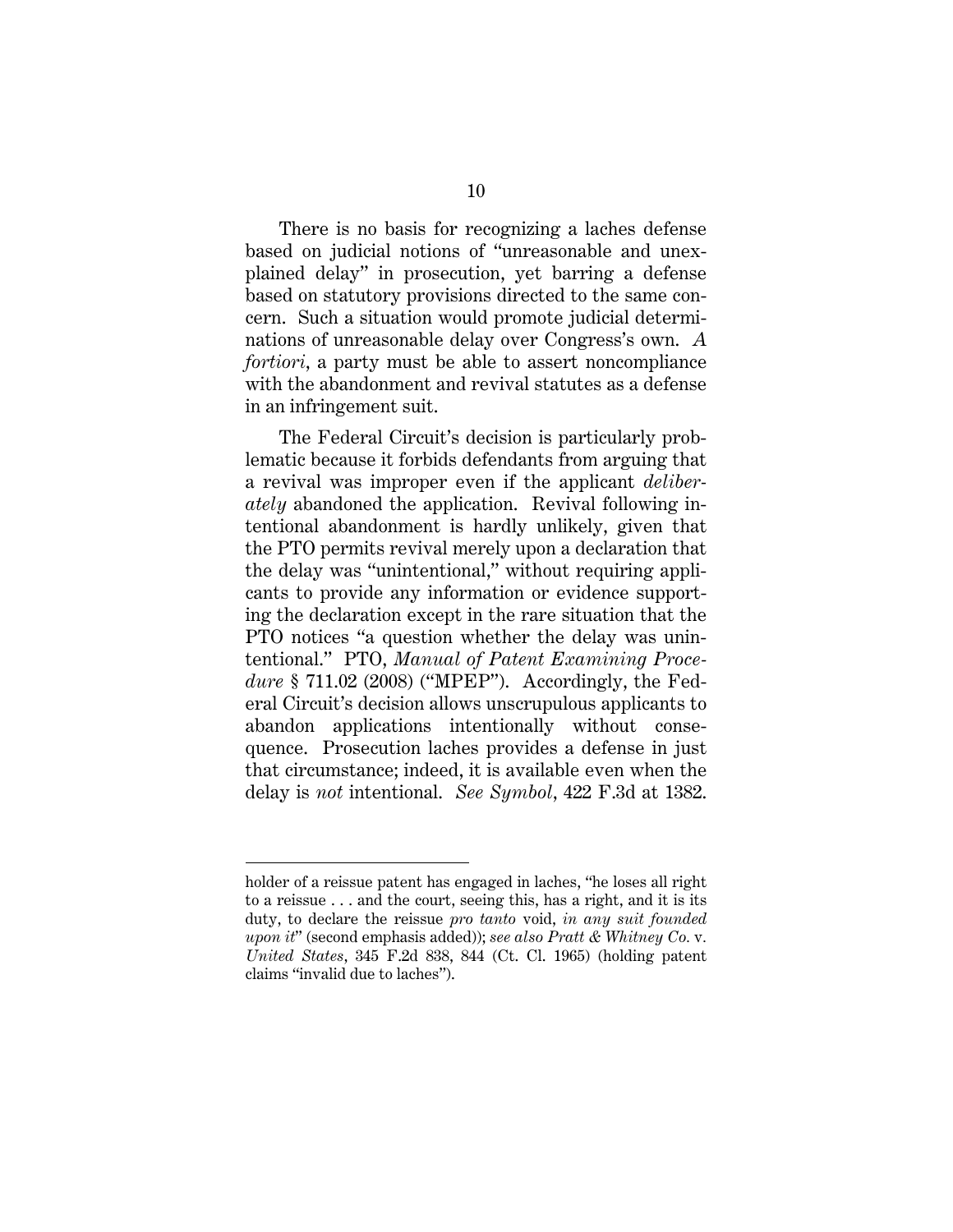There is no reason to bar an analogous defense based on the statute itself.<sup>5</sup>

### B. The Federal Circuit's Statement That Applicants Lacked Any Incentive To Violate The Abandonment And Revival Provisions Was Both Inapposite And Incorrect

The Federal Circuit appeared to hold that an infringement defendant may only assert an applicant's statutory violations if the court can "discern" any "legitimate incentive" for a patent applicant to disobey the statutory provisions at issue. Pet. App. 13a. The court's own discernment of an applicant's incentive is not a proper basis for excusing statutory violations. And even if it were, the Federal Circuit overlooked the significant incentives for applicants to manipulate the patent system to the disadvantage of the public and of competitors acting in good faith.

 $rac{1}{5}$  $^5$  Because a patent's term formerly ran from the date of issuance, this Court's early prosecution laches cases expressed a concern that the applicant, by delaying prosecution, delayed the beginning of its monopoly period. *See, e.g.*, *Woodbridge*, 263 U.S. at 56. This concern does not arise under the modern Patent Act, because a patent's duration generally begins to run from the date the application is filed. *See* Pet. App. 13a. But the Federal Circuit's reaffirmation of prosecution laches in *Symbol* confirms that the change in patent term does not remove the importance of "diligence in prosecuting the claims to an exclusive right." *Woodbury*, 101 U.S. at 485. As discussed in Part I.B below, there are many good reasons why Congress has maintained the Act's strict abandonment deadlines and limited revival standards. Moreover, it is not for the PTO or the Federal Circuit to decide that delays in patent prosecution may be excused on grounds other than those specified by the legislature. Now, as before, "the matter is entirely within the control of Congress." *Overland Motor*, 274 U.S. at 423.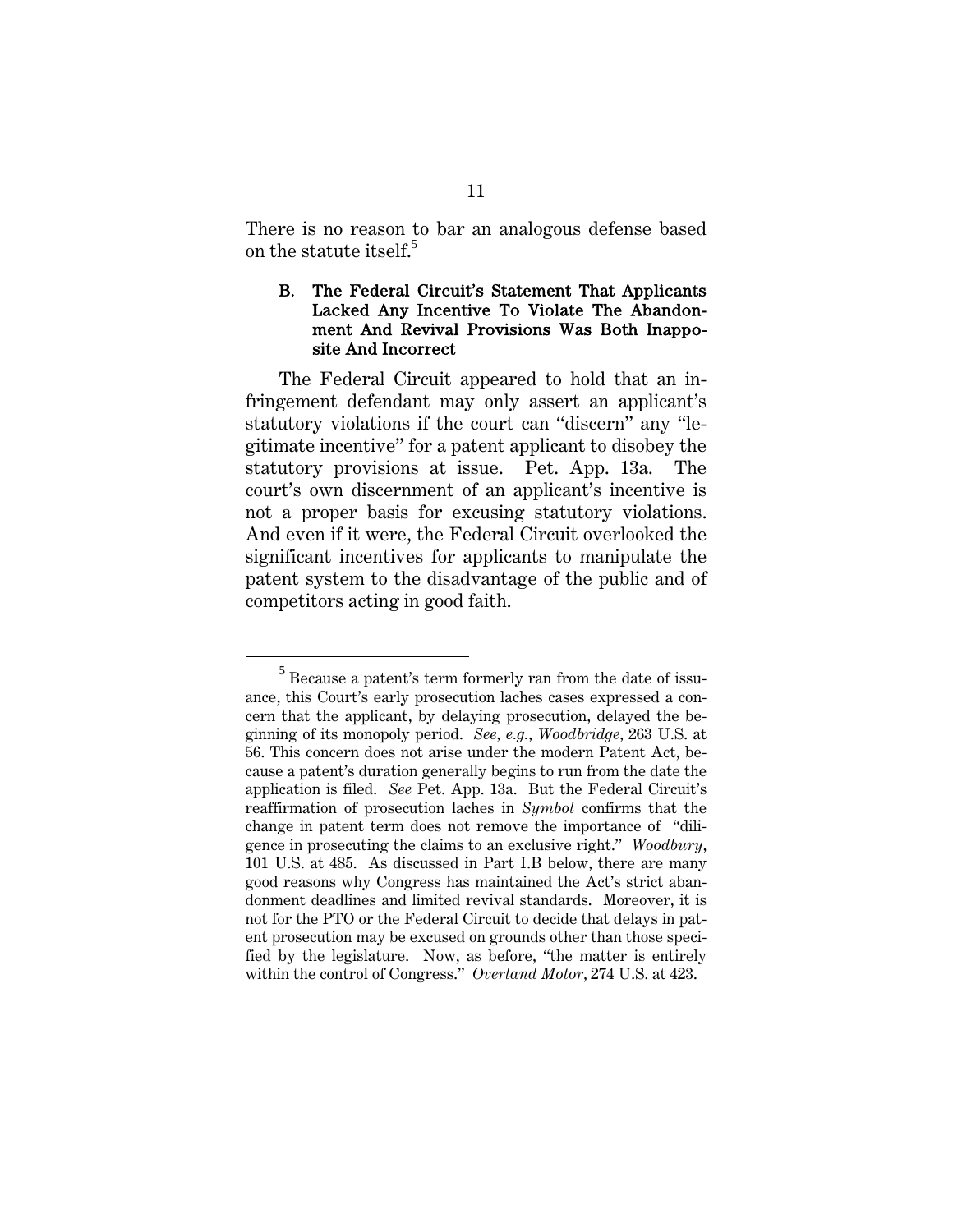#### 1. The Federal Circuit should not excuse statutory violations based only on its inability to "discern" an "incentive" for noncompliance

The Federal Circuit devoted much of its opinion to its conclusion that noncompliance with Sections 133 and 371(d) did not fall within the infringement defenses enumerated in 35 U.S.C. § 282. Pet. App. 6a-13a. That inquiry did not end the matter because—as the court acknowledged—the list of defenses in Section 282 is not exhaustive. *See id.* at 12a; *Quantum Corp.* v. *Rodime, PLC*, 65 F.3d 1577, 1583 (Fed. Cir. 1995) ("Section 282 does not state that the list of invalidity defenses contained therein are the only ones available; the statute merely says '[t]he following shall be defenses.' The express words of section 282 therefore allow for the existence of other invalidity defenses."). Indeed, the Federal Circuit has recognized that infringement defendants may assert as a defense the violation of statutes and rules not listed in Section 282.<sup>6</sup>

 $\overline{\phantom{0}}$  $<sup>6</sup>$  In *Quantum*, the Federal Circuit allowed an infringement</sup> defendant to assert invalidity because the patentee expanded the scope of its claims during reexamination contrary to 35 U.S.C. § 305, even though "section 282 does not specifically mention section 305 as an invalidity defense in a patent infringement suit." 65 F.3d at 1583; *see also Thermalloy, Inc.* v. *Aavid Eng'g, Inc.*, 121 F.3d 691, 694 (Fed. Cir. 1997); *Creo Prods., Inc.* v. *Presstek, Inc.*, 166 F. Supp. 2d 944, 963-964 (D. Del. 2001), *aff'd*, 305 F.3d 1337 (Fed. Cir. 2002); *Giese* v. *Pierce Chem. Co.*, 43 F. Supp. 2d 98, 102- 103 (D. Mass. 1999). And in *Dethmers Manufacturing Co.* v*. Automatic Equipment Manufacturing Co.*, 272 F.3d 1365, 1370 (Fed. Cir. 2001), the court confirmed that infringement defendants may argue invalidity based on a patentee's failure to comply with 37 C.F.R. § 1.175, which requires a patentee to submit a reissue declaration specifying each difference between the original and reissue claims, but which is not listed as a defense in Section 282. *See also Nupla Corp.* v*. IXL Mfg. Co.*, 114 F.3d 191, 194 (Fed. Cir.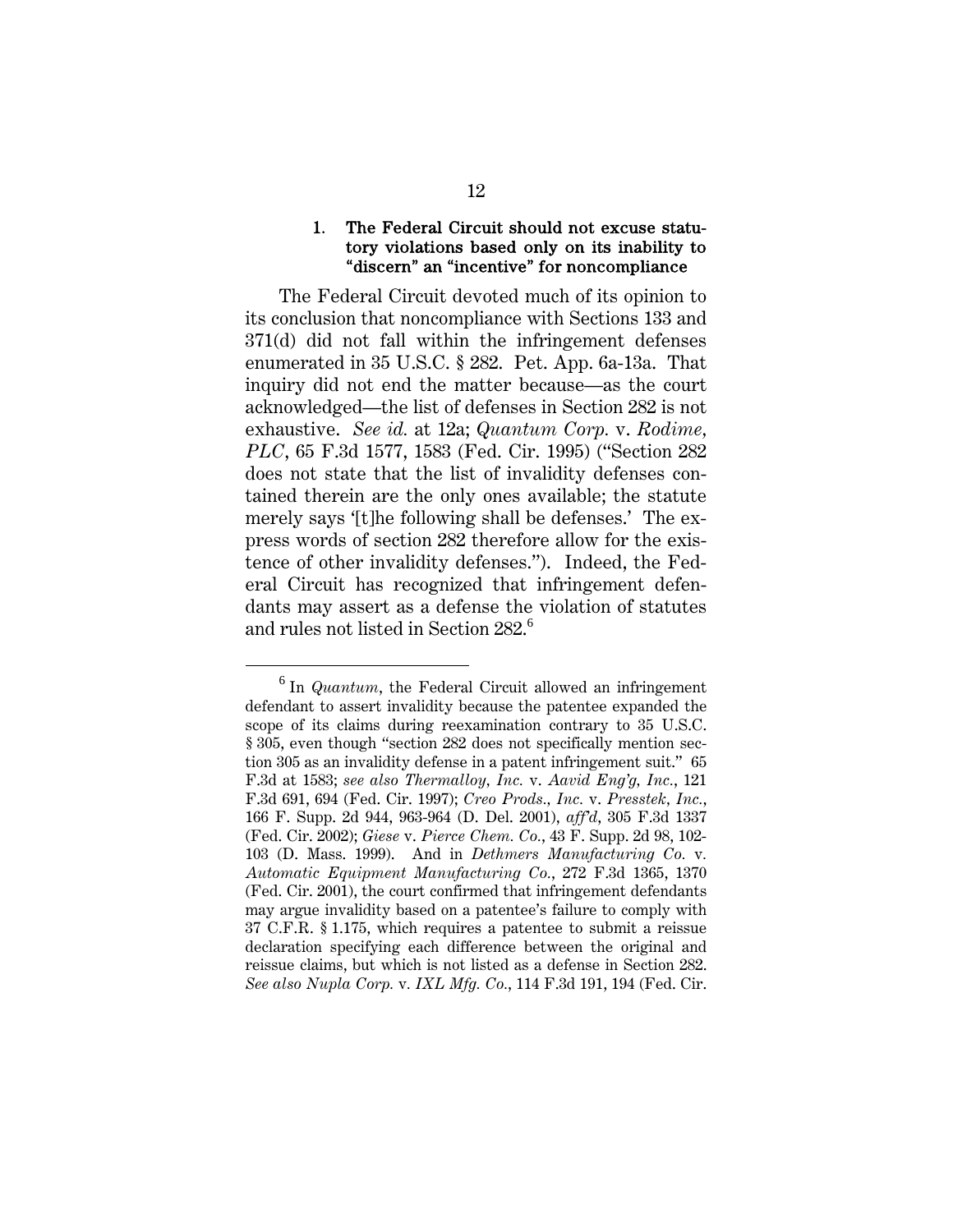The court's contrary decision regarding Sections 133 and 371(d) rested largely on its statement that "we discern no legitimate incentive for a patent applicant to intentionally abandon its application, much less to attempt to persuade the PTO to improperly revive it." Pet. App. 13a. Accordingly, the Federal Circuit appeared to conclude that a defendant's ability to assert that the applicant violated the Patent Act turned not on anything *Congress* provided, but rather on *the court's*  assessment of the need for recognizing the defense, including whether the court "discern[ed]" that applicants had a "legitimate incentive" to violate the asserted statutory provisions.

With all due respect to the Federal Circuit, its inability to identify a reason why a patent applicant might intentionally not comply with Sections 133 and 371(d) is not a basis to deny an infringement defendant the opportunity to raise such a violation as a defense. Congress's abandonment and revival standards are binding on courts and parties alike, and noncompliance with them should lead a court to declare the patent invalid "in any suit founded upon it." *Mahn* v. *Harwood*, 112 U.S. 354, 362 (1884); *cf. Day-Brite Lighting Inc.* v. *Missouri*, 342 U.S. 421, 423 (1952) (court does "not sit

 $\overline{a}$ 

<sup>1997).</sup> Likewise, the Federal Circuit has recognized "nonobviousness-type double patenting"—also known as "nonstatutory double patenting"—as a defense to infringement. *See, e.g.*, *Pfizer, Inc.* v. *Teva Pharms. USA, Inc*., 518 F.3d 1353, 1363 (Fed. Cir. 2008); *In re Metoprolol Succinate Patent Litig.*, 494 F.3d 1011, 1019-1020 (Fed. Cir. 2007). As the court explained in 1985, nonstatutory double patenting "is a judicially created doctrine grounded in public policy (a policy reflected in the patent statute) rather than based purely on the precise terms of the statute." *In re Longi*, 759 F.2d 887, 892 (Fed. Cir. 1985).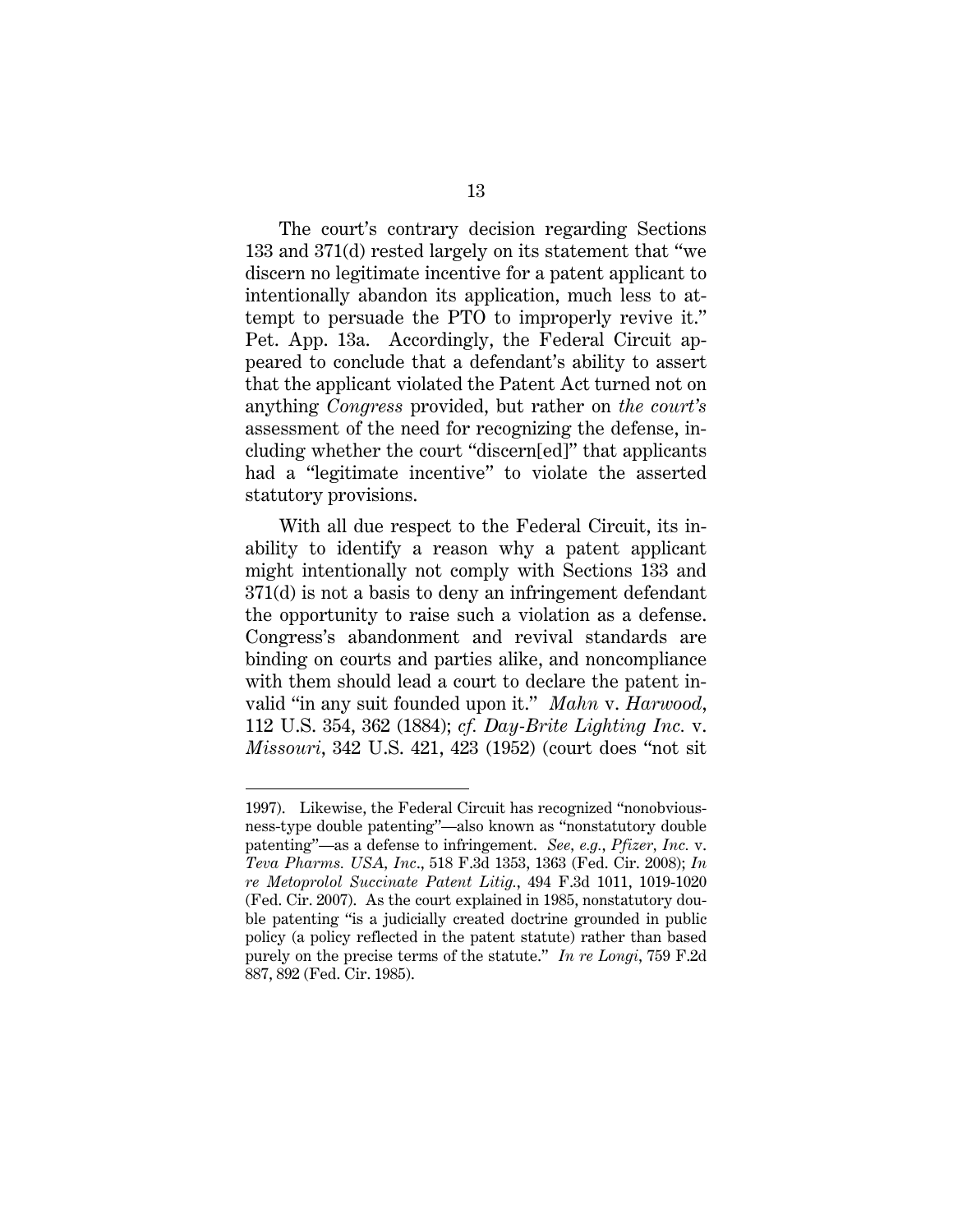as a superlegislature to weigh the wisdom of legislation nor to decide whether the policy which it expresses offends the public welfare").

Patents provide an exceptional monopoly power under U.S. law, and there is every reason to construe Congress's limits on that power strictly. It is not for the Federal Circuit, nor any other court, to determine that some of Congress's limitations may simply be disregarded without consequence. *See Webster Elec. Co.*  v. *Splitdorf Elec. Co.*, 264 U.S. 463, 466 (1924) (noting that it is "important that the law shall not be so loosely construed and enforced as to subvert its limitations, and bring about an undue extension of the patent monopoly against private and public rights").

#### 2. Applicants have substantial incentives to manipulate the system

Even if it were proper for the Federal Circuit to assess the applicant's "incentive" for circumventing the abandonment and revival provisions, the Federal Circuit's assessment of that incentive was mistaken. The PTO maintains a practice of reviving applications if the applicant declares that the delay was "unintentional" a relaxed standard that the district court found was contrary to Sections 133 and 371(d), which require "unavoidable" delay. While there may be "no legitimate incentive" to abandon an application and then seek to revive it under the PTO's lax "unintentional" standard (Pet. App. 13a), there are plenty of *illegitimate* motivations that will lead applicants to manipulate the patent system for their own financial gain and to the detriment of the public interest and fair competition.

 Prosecuting a patent application can be costly and time-consuming, with no guarantee that the resulting patent will ever prove valuable. Abandoning the appli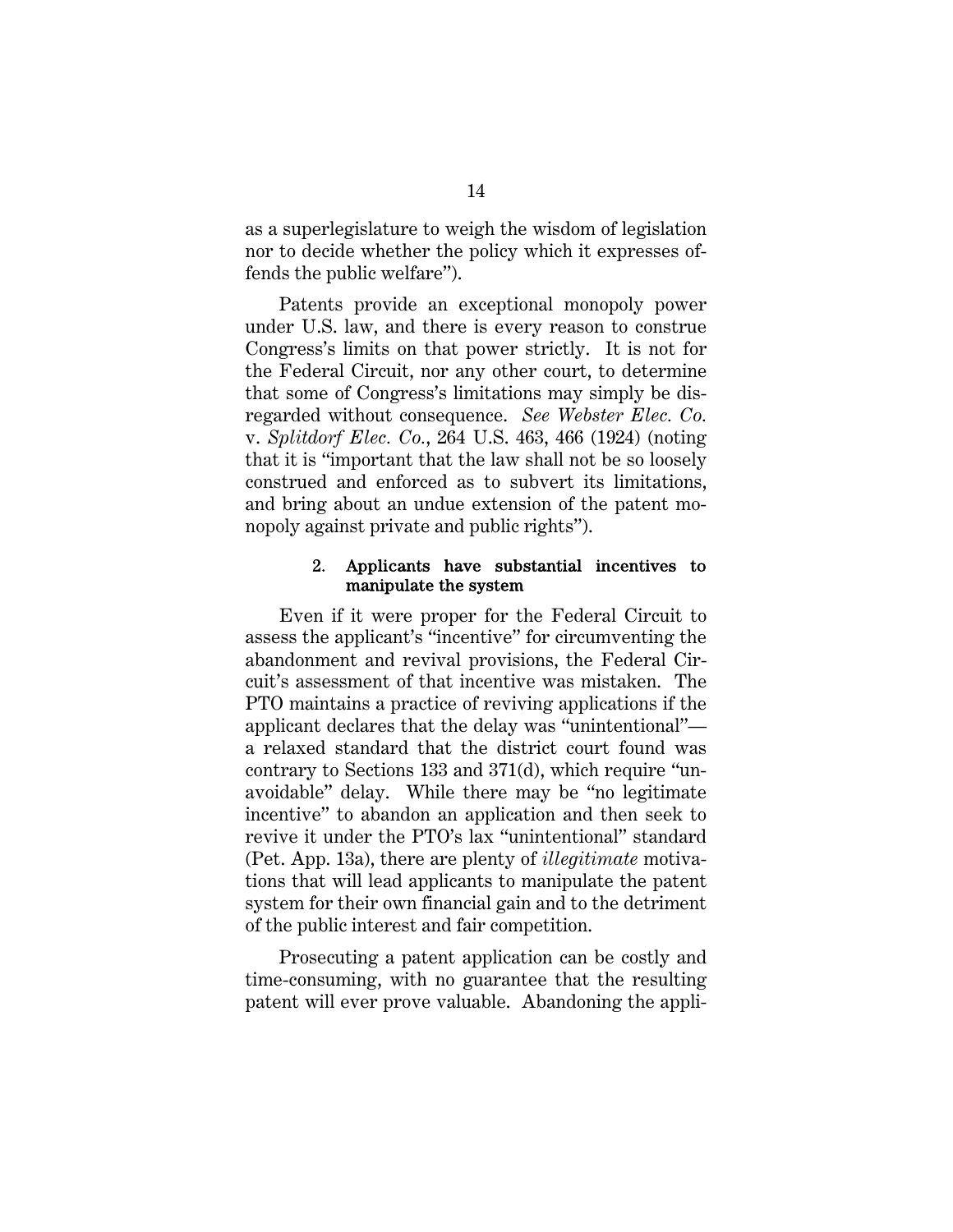cation with the possibility of revival, however, is essentially costless. Under the decision below, an applicant can file an application, abandon it, and then lie in wait to determine whether an industry will later develop valuable products that fall within the application's claims. If no such products emerge, then the applicant has saved the costs of patent prosecution. If valuable products do emerge, then the applicant can revive the application and file suit against companies in that industry immediately following issuance. Those companies will then be forced to spend resources litigating a patent that, if Sections 133 and 371(d) were properly enforced, would be valueless.<sup>7</sup>

Defending a patent case—even a meritless one can cost millions of dollars that would otherwise be used to fund research and development (R&D) and create jobs. Instead of developing and marketing innovative products, engineers must spend time evaluating asserted patents, sitting for depositions, and testifying in distant jurisdictions. *See* Federal Trade Comm'n, *To Promote Innovation: The Proper Balance of Competi-*

 $\overline{7}$  $7$  This scenario mirrors the well-known phenomenon of submarine patents. Such patents "remain 'submerged' during a long *ex parte* examination process and then 'surface' upon the grant of the patent," allowing the patentee to "demand high royalties from non-patent holders who invested and used the technology not knowing that patent would later be granted." *DiscoVision Assocs. v. Disc Mfg., Inc.*, 42 U.S.P.Q.2d 1749, 1756 n.11 (D. Del. 1997). Submarine patents have resulted in the payment of millions of dollars in royalties by innocent infringers. *See, e.g.*, 144 Cong. Rec. S8377, S8379 (daily ed. July 16, 1998) (Sen. Leahy) (reporting that Hewlett-Packard paid millions of dollars in royalties to submarine patentee); 143 Cong. Rec. H1629, H1642 (daily ed. Apr. 17, 1997) (Rep. Conyers) (describing \$70 million payment for rights under patent that surfaced after twenty years).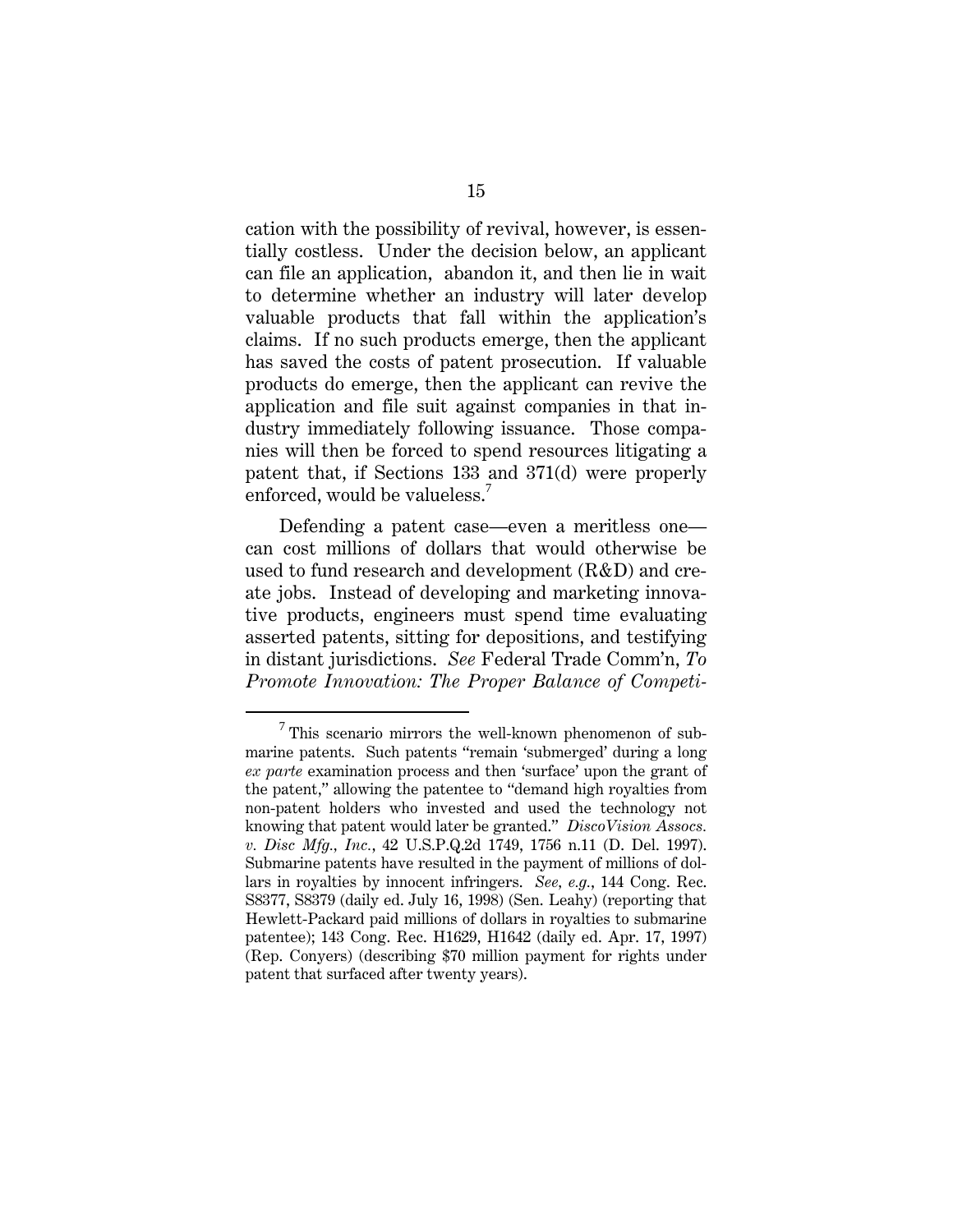*tion and Patent Law and Policy*, ch. 3, at 2 (2004) (describing the "costly nature of litigation to invalidate patents, both in terms of dollars and resources diverted from R&D"). This risk is particularly acute in fastpaced industries characterized by "rapid innovation." Lemley, *An Empirical Study of the Twenty-Year Patent Term*, 22 AIPLA Q.J. 369, 378 (1994).

 These are not theoretical concerns, but real threats that companies face today from opportunistic entities who have no interest in practicing their patents. *See, e.g.*, *eBay Inc.* v. *MercExchange, LLC*, 547 U.S. 388, 396 (2006) (Kennedy, J., concurring) ("An industry has developed in which firms use patents not as a basis for producing and selling goods but, instead, primarily for obtaining licensing fees."). Under the Federal Circuit's rule, non-practicing entities will continue to acquire abandoned patent applications, revive them under the PTO's unlawfully lenient standard, and launch infringement suits against companies developing products for the U.S. market.

 Non-practicing entities are not troubled by a reduction in the exclusivity period caused by delayed patent prosecution; the benefit of holding the product market hostage and extracting a damages award or settlement in the near term more than compensates. Indeed, patents that issue after an extended prosecution period give rise to proportionately more litigation because there is a ready-made population of possible infringers, whose products and services were developed and commercialized while the application was abandoned. *See* Miller, *Undue Delay in the Prosecution of Patent Applications*, 74 J. Pat. & Trademark Off. Soc'y 729, 729-736 (1992). This Court has long recognized the risk of opportunistic patentees using the patent system for their own gain and to the detriment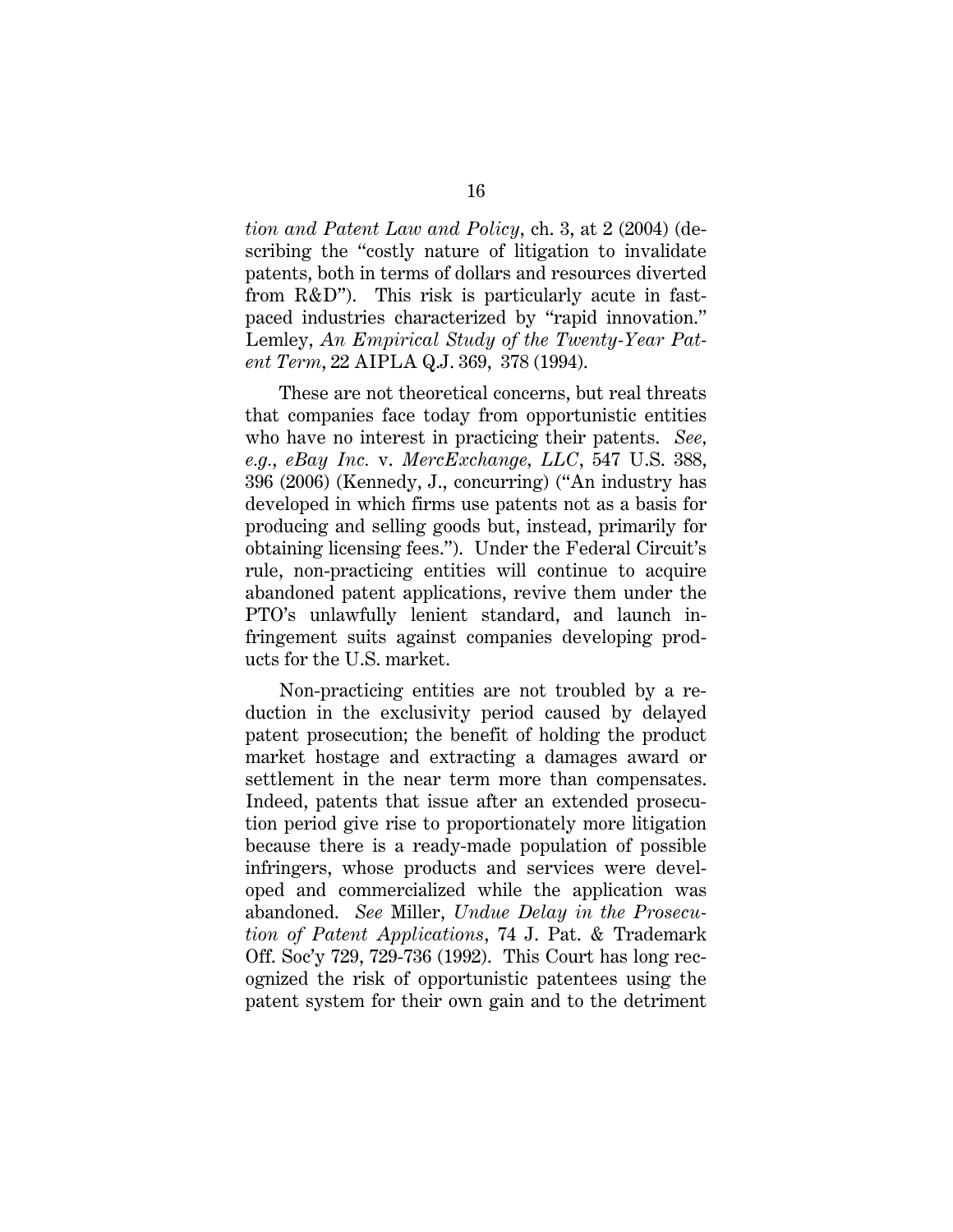of advancement. *See Atlantic Works* v. *Brady*, 107 U.S. 192, 200 (1883) (noting that the "design" of patent laws is thwarted by upholding patents in circumstances that would tend to "create[] a class of speculative schemers who make it their business to watch the advancing wave of improvement, and gather its foam in the form of patented monopolies, which enable them to lay a heavy tax upon the industry of the country, without contributing anything to the real advancement of the art. It embarrasses the honest pursuit of business with fears and apprehensions of concealed liens and unknown liabilities to lawsuits and vexatious accountings for profits made in good faith.").

 *Amici*, like many innovative companies, have been the targets of infringement litigation by parties who take advantage of the PTO's practice (held unlawful by the district court below) of reviving abandoned applications merely upon a declaration of "unintentional" delay. However, under the Federal Circuit's decision, defendants are unfairly barred from asserting the plaintiff's abandonment as a defense. The only recourse is an inequitable conduct claim, which will succeed only if the defendant can prove, by clear and convincing evidence, that the applicant "made an affirmative misrepresentation of material fact, failed to disclose material information, or submitted false material information" and "intended to deceive the [PTO]." *Cargill, Inc.* v. *Canbra Foods, Ltd.*, 476 F.3d 1359, 1363 (Fed. Cir. 2007). Innocent third parties should not be forced to prove inequitable conduct when the applicant's failure to exercise the diligence required by Congress is evident by recourse to objective facts. Rather, once the defendant establishes abandonment, the burden should be on the patentholder to establish that the revival met the statutory standard. *Cf.* Long, *Information Costs in*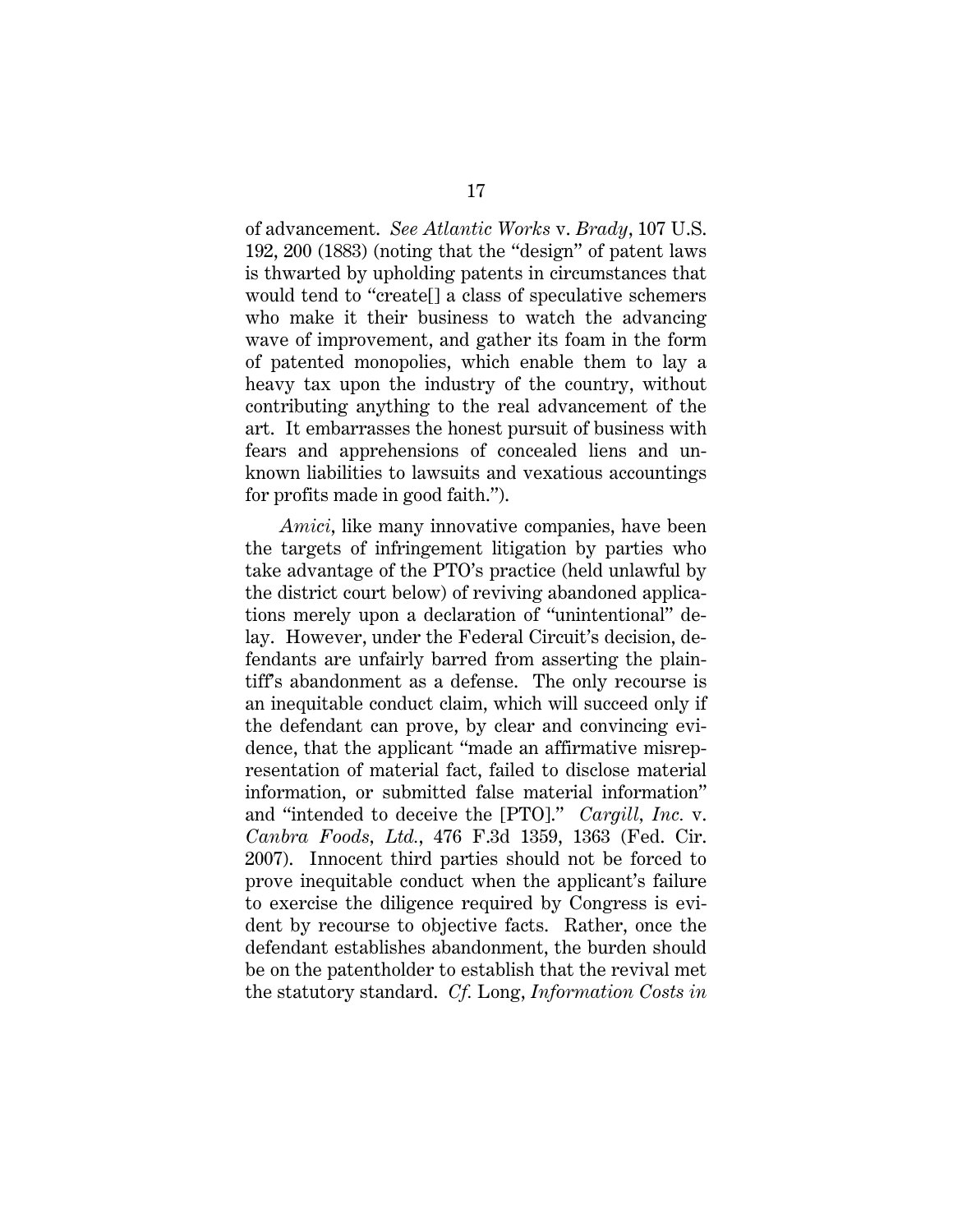*Patent and Copyright*, 90 Va. L. Rev. 465, 468 (2004) ("Intellectual property owners, for their part, will know more about their intellectual goods than will nonowners."). $^8$ 

 In addition to encouraging noncompliance with statutory requirements, the Federal Circuit's rule impedes progress and competition by making it impossible for a company seeking to develop a product to know whether it may proceed in safety. Under the scheme Congress crafted, companies should be able to determine, by monitoring the status of published patent applications in the relevant field, whether an application has been abandoned and whether the application is unrevivable or revivable only for "unavoidable" delay. In that circumstance, a company could rely on that fact in deciding whether to proceed with product development.

 The Federal Circuit's decision upsets that reliance. It permits the PTO to revive applications contrary to statute and bars any effort by a company to challenge that action in a later infringement suit. As a result, responsible patent counsel might be unable to "green light" a new product arguably covered by an abandoned

<sup>8</sup>  $8$  As noted above, the PTO will only require supporting information or evidence if "there is a question whether the delay was unintentional." MPEP § 711.02. As a result, the prosecution history will typically not contain any records that an accused infringer might use to support allegations of inequitable conduct stemming from prosecution delay. In this case, for example, Respondents provided no evidence explaining why they did not file the national stage fee or the revival petition on time. Pet. App. 24a-25a. Obtaining such evidence in discovery is no doubt the exception, not the rule. *See Brasseler, U.S.A. I, L.P.* v. *Stryker Sales Corp.*, 267 F.3d 1370, 1377 (Fed. Cir. 2001).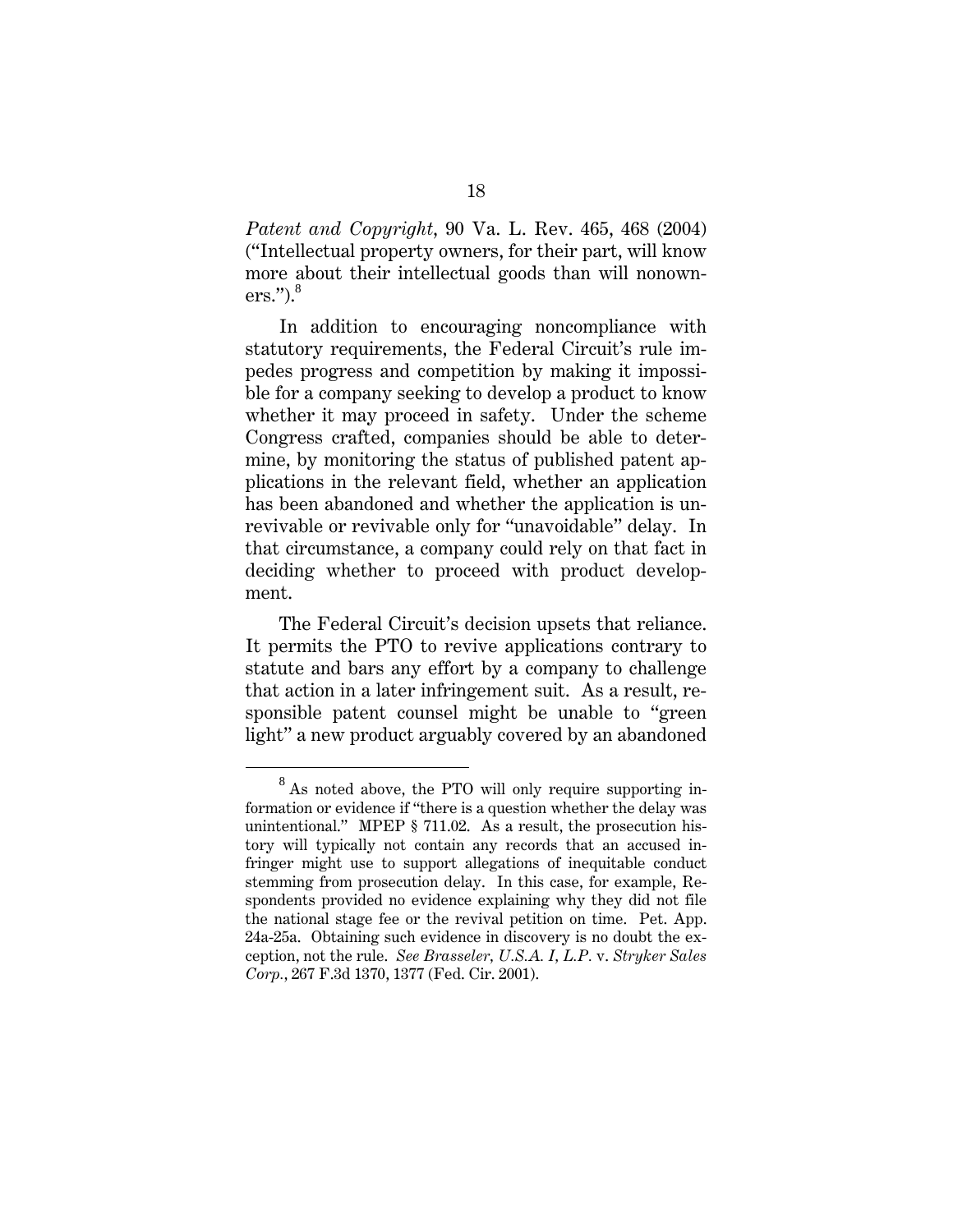application, because the risk would always remain that the applicant could obtain a "revival" that could never be challenged. *See, e.g.*, Bessen & Meurer, *Patent Failure* 8 (2008) ("The expected costs of inadvertent infringement imposes a *dis*incentive on technology investors. Potential innovators consider not only the reward that they might reap from owning patents, but also the risk of being sued for infringing upon the patents of others. Clearly, if the risk of inadvertent infringement is too great, the net incentives provided by the patent system will be negative, and patents will fail as a property system."); Long, *supra*, 90 Va. L. Rev. at 468 (developers should have "at least enough information to determine where the boundaries or protection lie so as to fulfill their legal duties of avoiding infringement"); *Symbol*, 422 F.3d at 1386 (holding patent unenforceable for prosecution laches due to "the adverse effect on businesses that were unable to determine what was patented from what was not patented").

Likewise, the inability of businesses to rely on publicly available information precludes the ability to "design around" a patent, which the Federal Circuit has long recognized as one of the engines of innovation. *See Slimfold Mfg. Co.* v*. Kinkead Indus., Inc.*, 932 F.2d 1453, 1457 (Fed. Cir. 1991) ("Designing around patents is, in fact, one of the ways in which the patent system works to the advantage of the public in promoting progress in the useful arts, its constitutional purpose."). If a patent application has been abandoned but may be freely revived, companies cannot predict whether the claims in any ultimately issued patent might remain in the same form or might be modified or broadened. Designing around in such a situation is very difficult. *See*  Bessen & Meurer, *supra*, at 14 ("Since infringement lawsuits are usually filed against firms exploiting new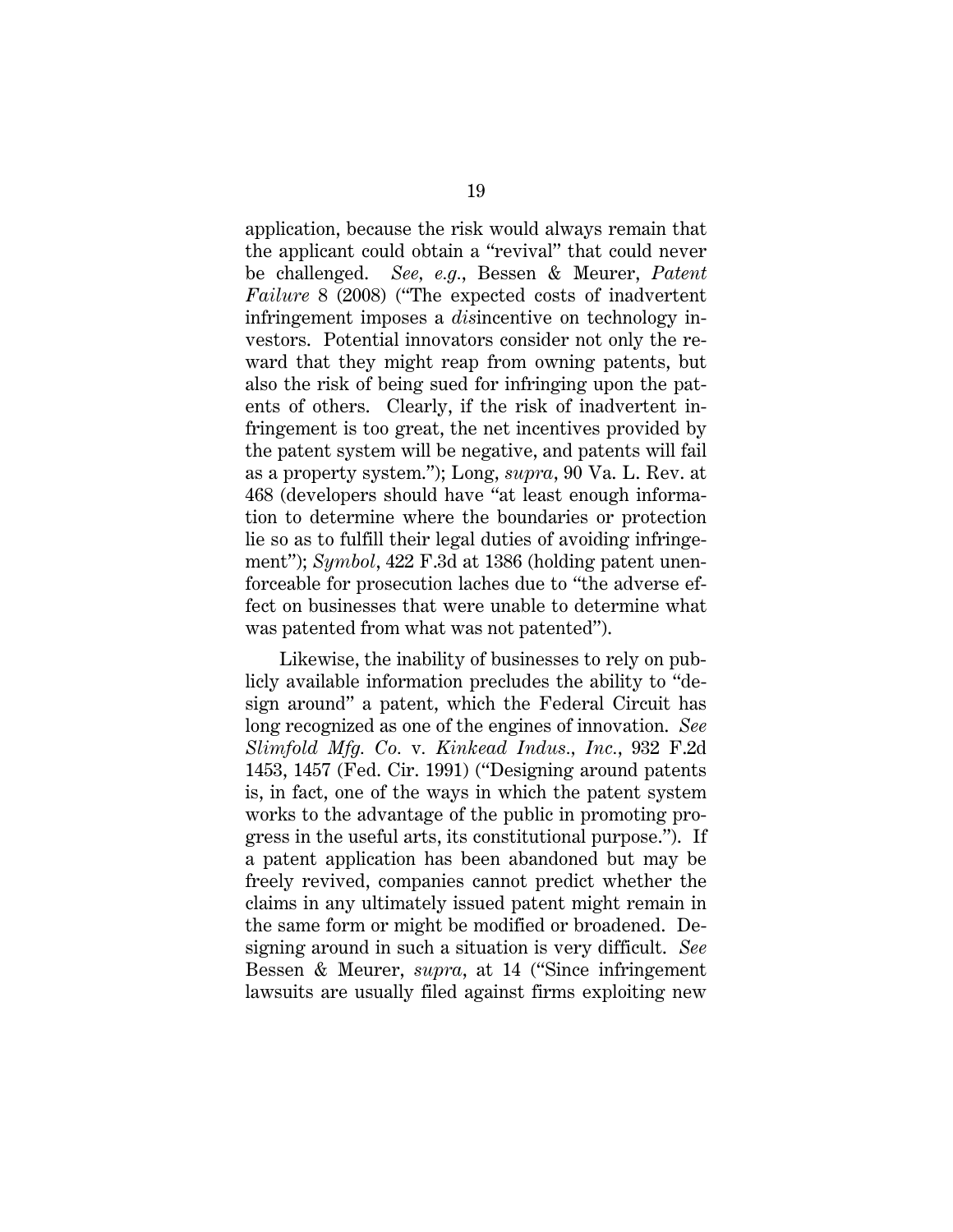technologies, development of a new technology exposes the innovator to risk of inadvertent infringement if patent boundaries are hidden, unclear or unpredictable.").

The Federal Circuit expressed concern that defendants would raise "every minor transgression they could comb from the file wrapper." Pet. App. 11a. Leaving aside the unsupported characterization of Sections 133 and 371(d) as "minor," the mere fact that a defense might be abused in some cases is not a reason to foreclose the defense altogether. In many cases including, as the district court found, in this case—the defense will be meritorious. If the Federal Circuit's concern materializes, Congress can always amend the statute to ease the standard for overcoming abandonment. Until it does so, however, the courts should enforce Congress's limitations on the patent right as they stand. *See, e.g.*, *Monroe* v*. Standard Oil Co.*, 452 U.S. 549, 565 (1981) ("If Congress desires to amend [the law], it is free to do so. But we must deal with the law as it is.").

## II. THIS CASE IS OF SIGNIFICANT NATIONAL IMPOR-**TANCE**

The implications of the Federal Circuit's decision are not limited to cases involving abandonment and improper revival. The Federal Circuit has recognized several other infringement defenses not falling within 35 U.S.C. § 282. *See supra* note 6. The decision below puts such defenses in question, as their continuing availability now turns on the Federal Circuit's discernment of any "legitimate incentive" for a patent applicant to flout Congress's express commands.

Moreover, this case presents an issue that could potentially affect numerous existing and future patents.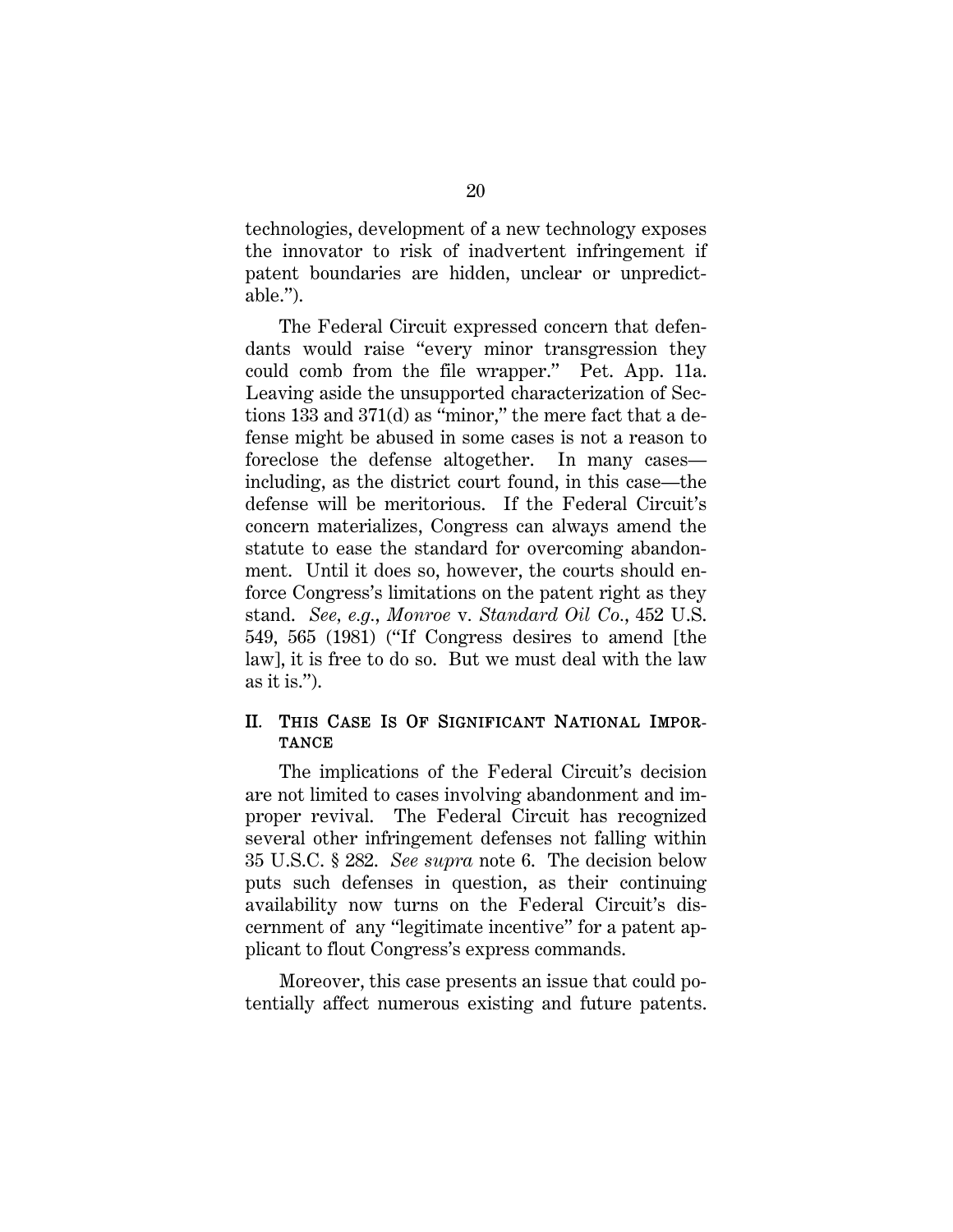At least four districts have addressed this issue since 2005, each finding a patent invalid due to failure to comply with Congress's abandonment and revival provisions. *See supra* note 3.

The PTO itself has recognized the importance of this case. The Director of the PTO filed an *amicus* brief in the Federal Circuit, which is a rare occurrence: according to the PTO website, the Director has not filed an *amicus* brief in any other Federal Circuit case in the last three years.<sup>9</sup> The Director stated that approximately 73,000 abandoned patent applications had been revived under the "unintentional" standard in the past 25 years, with about 56% of those issuing as patents. PTO Amicus CA Br. 2. This does not include "patents that claim priority to an application revived under this standard." *Id.* On average, therefore, at least 1600 patents issue each year as a result of abandoned applications that the PTO later revives as "unintentionally" abandoned. While not all such revivals will be contrary to the statute,<sup>10</sup> the application of the PTO's unlawful policy in even a fraction of those cases creates significant risks that U.S. industry is being targeted under patents that should never have issued. *See id.* (stating that "the number of potentially affected patents is quite large").

<sup>9</sup> *See* http://des.uspto.gov/Foia/DispatchABServlet?courtID= =2%7EU.S.+Court+of+Appeals+for+the+Federal+Circuit&fiscalY ear=&caseNo=&title=&docTextSearch=&page=60.

 $10$  Some of the revivals might fall under provisions that allow revival for merely "unintentional" delay. *See, e.g.*, 35 U.S.C. §§ 111(a)4, (b)(3)(C), 122(b)(2)(B)(iii). Some might also have met the statutory "unavoidable" standard, had the PTO applied it.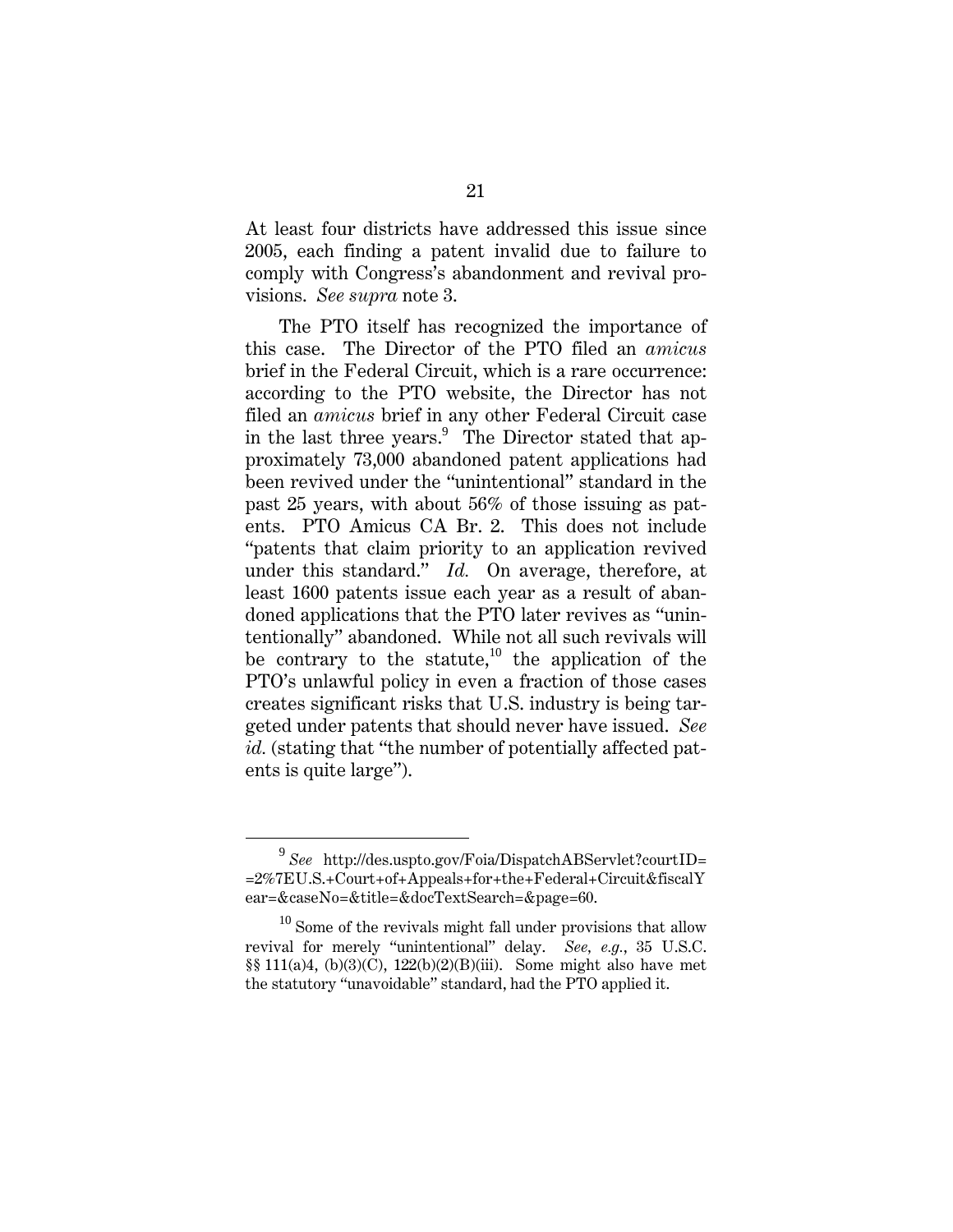The fact that a large number of patents may be the product of erroneous revival is not a reason for this Court to avoid addressing the question presented, which is whether the defense is cognizable at all. Not all revived patents would necessarily become vulnerable as a result. Many will not even be asserted in infringement litigation. To the extent Congress perceives that enforcing its statutory requirements produces undesirable results, it has ample tools at its disposal to take appropriate action.

Notably, the PTO did not support the Federal Circuit's holding that noncompliance with abandonment and revival provisions could not be raised as a defense at all. The PTO took no position on that issue, arguing only that its expansion of the possible grounds for revival of an abandoned patent application—from "unavoidable" delay to "unintentional" delay—was a permissible interpretation of the statute. *See* PTO Amicus CA Br. at Part VI.A. As noted above, the Court must presume—as the Federal Circuit did—that the statute forecloses the PTO's interpretation. On that basis, the Court should grant certiorari and reverse the judgment of the Federal Circuit.